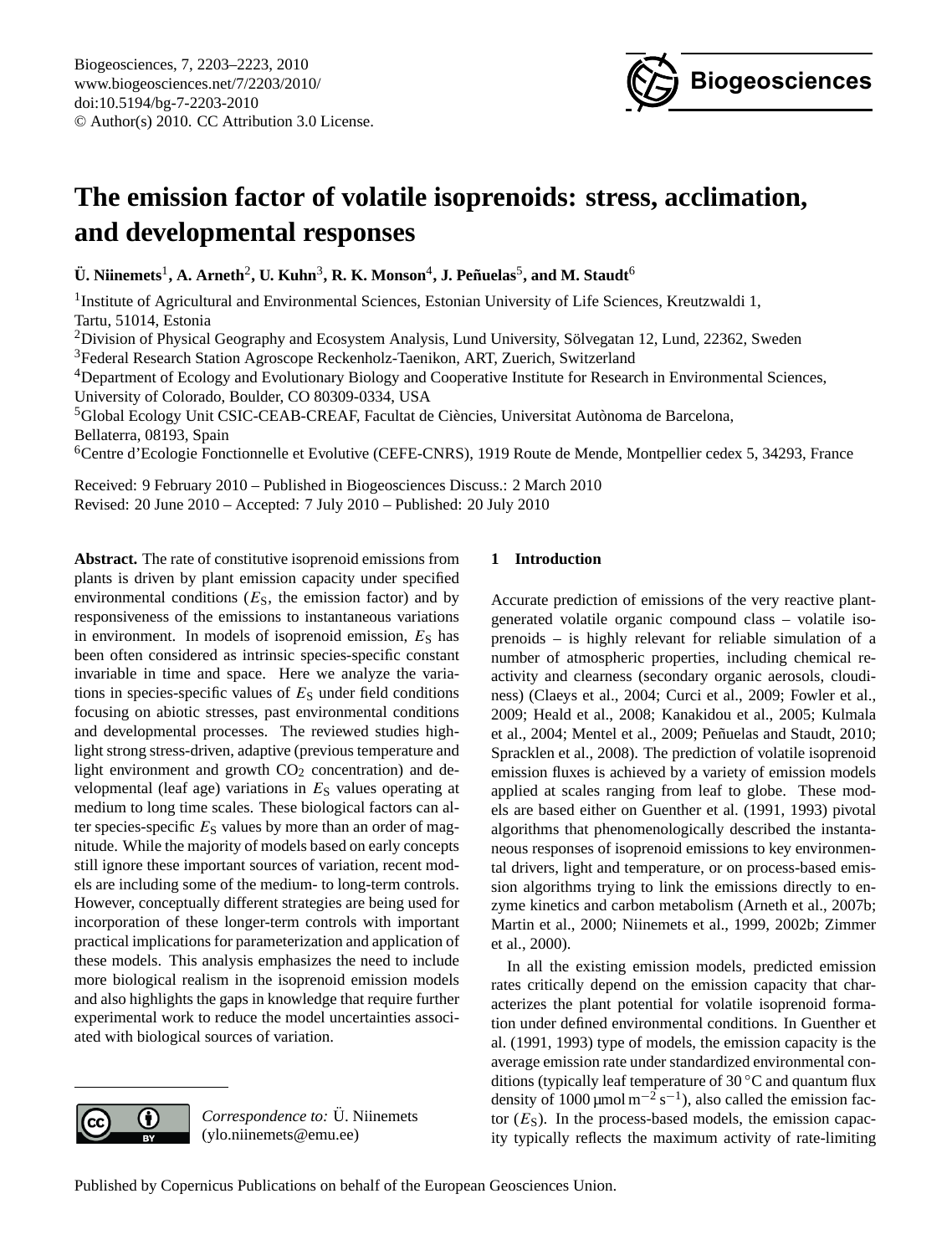2204 U. Niinemets et al.: The emission factor of volatile isoprenoids

enzymes such as isoprene and monoterpene synthases under given temperature (Martin et al., 2000; Niinemets et al., 1999, 2002b; Zimmer et al., 2000). In the latter type of models, the estimates of the emission capacity can be obtained from available  $E<sub>S</sub>$  data under certain assumptions (e.g., Arneth et al., 2007b; Niinemets et al., 1999, 2002b).

Given the importance of  $E<sub>S</sub>$ , many screening studies all over the world have been conducted to obtain  $E<sub>S</sub>$  values for model parameterizations. Once reported,  $E<sub>S</sub>$  estimates have been considered as constant in subsequent model estimates of plant isoprenoid emission fluxes (Guenther et al., 1994, 1995; Lamb et al., 1993; Simpson et al., 1995; Simpson et al., 1999) with the variability associated with  $E<sub>S</sub>$  estimates and resulting uncertainties in model predictions analyzed in only very few cases (Guenther et al., 1994; Hanna et al., 2005). However, many of the existing  $E<sub>S</sub>$  estimates may not be wholly correct and can be misleading for a variety of reasons including conceptual, analytical and biological issues.

As demonstrated in the accompanying paper (Niinemets et al., 2010b), definition of  $E<sub>S</sub>$  is dependent on the shape and stability, hence representativeness, of the assumed response curves, and therefore,  $E<sub>S</sub>$  is largely a modeling concept defined within the given model framework. While  $E<sub>S</sub>$  is defined in a relatively straightforward manner for isoprene, non-specific storage and induced emissions complicate the definition of the emission factor for mono- and sesquiterpenes (Niinemets et al., 2010b). Among the analytical problems,  $E<sub>S</sub>$  estimation can critically depend on the enclosure and sampling techniques altering leaf environment during the measurements as well as on the efficiency of volatile sampling and detection (for analytical issues in determination of  $E<sub>S</sub>$  values see Ortega and Helmig (2008) and Ortega et al. (2008). Apart from the conceptual and analytical difficulties, vegetation has a huge capacity for developmental and adaptive modifications, resulting in strong temporal and spatial variations in  $E<sub>S</sub>$ . In particular, it has been observed that  $E<sub>S</sub>$  is affected by leaf age and ontogeny (Mayrhofer et al., 2005; Monson et al., 1994; Wiberley et al., 2005), climatic conditions preceding the emission measurements (Blanch et al., 2010; Geron et al., 2000; Gray et al., 2006; Pétron et al., 2001; Sharkey et al., 1999; Staudt et al., 2003), environmental stress (Fang et al., 1996; Lavoir et al., 2009; Loreto and Schnitzler, 2010; Niinemets, 2010; Peñuelas and Staudt, 2010), growth  $CO<sub>2</sub>$  concentration (Possell et al., 2005; Rosenstiel et al., 2003; Wilkinson et al., 2009) and acclimation of foliage to canopy light environment (Harley et al., 1996, 1997). While some recent models have attempted to include some of these factors (Ekberg et al., 2009; Guenther, 1999; Guenther et al., 1999, 2006; Keenan et al., 2009), many modeling exercises still do not consider vegetation as an adaptive system, leading to large uncertainties in emission inventories using static algorithms.

In this review, we analyze the alterations in constitutive isoprenoid emissions in response to biological factors and the implications for  $E<sub>S</sub>$  determinations and isoprenoid emission model construction. In particular, we focus on environmental factors that influence longer-term responses of emissions from days to weeks and seasons, including the effects of stress, canopy environment, weather influences and dynamics in the atmospheric  $CO<sub>2</sub>$  concentration, as these sources of variability are largely missing from the current emission models. We believe that the biological limitations can introduce at least as much variability in  $E<sub>S</sub>$  values as conceptual and analytical problems (Niinemets et al., 2010b for an overview of conceptual issues). The analysis also highlights the key areas needed to be addressed by future research that aims to include more biological realism in models and thereby reduce the uncertainties in future model analyses. As biological aspects of induced emissions have recently been reviewed (Dicke and Baldwin, 2010; Loreto and Schnitzler, 2010; Niinemets, 2010), we deliberately focus here on the constitutive isoprenoid emissions.

## **2 Biological sources of variability in emission inventories**

Most widely used volatile isoprenoid emission algorithms defined by Guenther et al. (1991, 1993) as modified by Wilkinson et al. (2009) describe the isoprenoid emission rate,  $E$ , as the product of standardized emission rate,  $E<sub>S</sub>$ , and the instantaneous responses of isoprenoid emissions to light,  $f(Q)$ , leaf temperature,  $f(T_L)$ , and leaf intercellular CO<sub>2</sub> concentration,  $f(C_i)$ :

$$
E = ES f(Q) f(TL) f(Ci),
$$
\n(1)

where the functions  $f(Q)$ ,  $f(T_L)$  and  $f(C_i)$  are normalized to 1.0 at standardized conditions used for  $E<sub>S</sub>$  determination. Equation (1) provides a conceptually simple way to separate the emission controls that operate through instantaneous changes in environment and through longer term controls on  $E<sub>S</sub>$ . Drivers that can modify  $E<sub>S</sub>$  values in time and space are environmental stress, past environmental conditions, and leaf age and seasonality. Modifications in  $E<sub>S</sub>$  values due to these sources of variability are not typically considered in the emission models, except for a few cases (Boissard et al., 2008; Guenther et al., 1999, 2000, 2006; Karl et al., 2009; Keenan et al., 2009; Steinbrecher et al., 2009). As shown in the following, for many of the observed modifications in  $E<sub>S</sub>$ , we currently lack appropriate models or we lack information of the extent and time-kinetics of the  $E<sub>S</sub>$  changes. Furthermore, biological sources of variability have been studied in only a few model species, making it difficult to derive parameter estimates for inclusion in large-scale models.

## **2.1 Effects of stress on** E**<sup>S</sup>**

Plants in field environments must frequently sustain stress periods of varying duration and severity. Abiotic and, in particular, biotic stress factors can lead to elicitation of volatile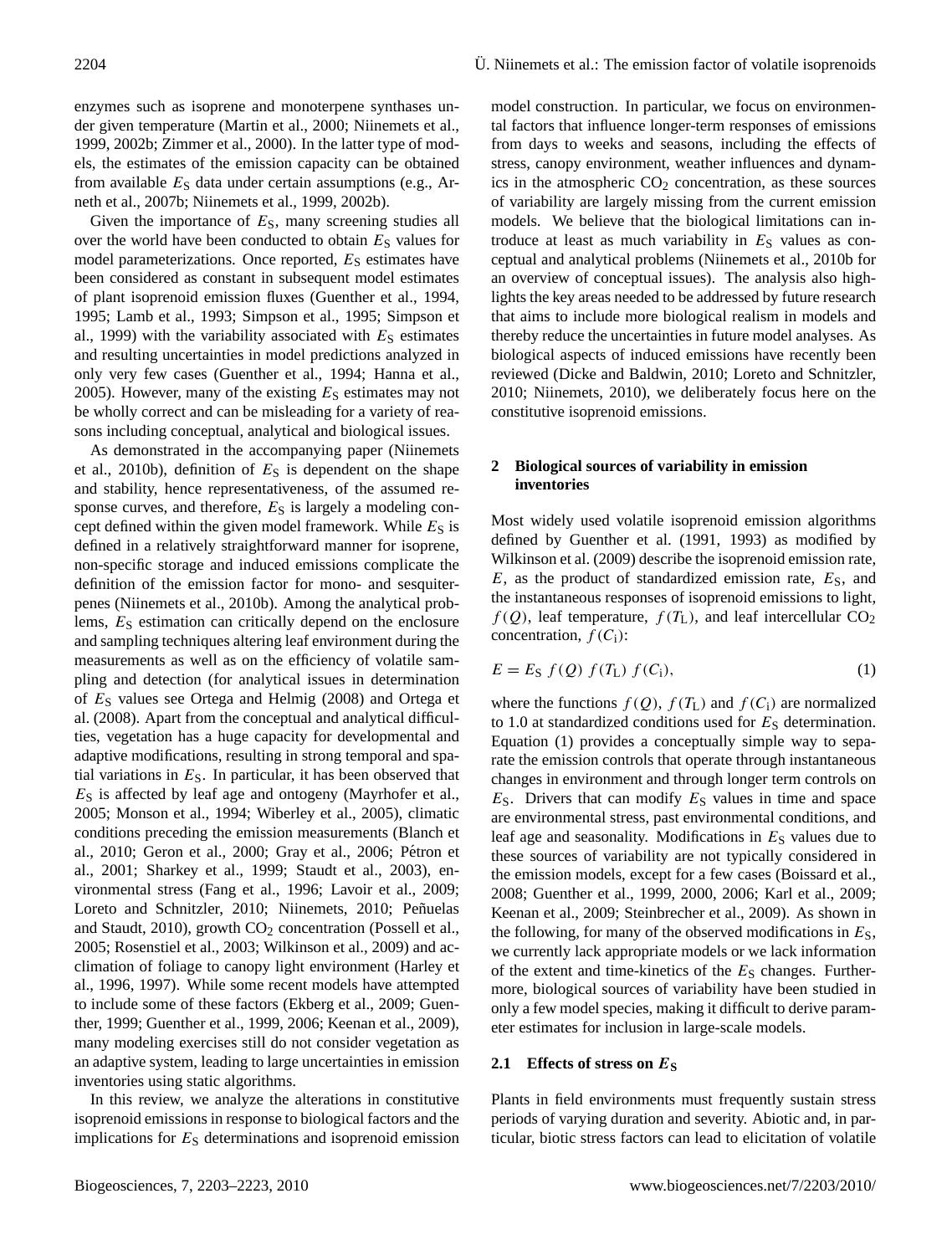isoprenoid emissions in species non-emitting volatile isoprenoids constitutively, but can also modify the emission profiles in constitutive emitters (for reviews see Arneth and Niinemets, 2010; Loreto and Schnitzler, 2010; Niinemets, 2010). As discussed in the accompanying paper (Niinemets et al., 2010b), the induced emissions can critically alter the estimates of  $E<sub>S</sub>$  and also require development of novel emission models.

Apart from the induction of new emissions, stress can also strongly alter the constitutive emissions and constitutive emissions can alter the sensitivity to stress (Vickers et al., 2009). So far, the influence of only a few stress factors on constitutive isoprenoid emissions has been studied. Among volatile isoprenoid vs. stress studies, limited water availability has obtained special attention, reflecting the importance of regular drought periods in Mediterranean and tropical dry forests and unpredictable episodic drought in many temperate forests. In addition, heat stress, alone or in combination with drought, often occurs in natural ecosystems (Hall, 1992; Hällgren et al., 1991; Peñuelas and Llusià, 2003). Here we focus on drought and heat stress effects on the constitutive isoprenoid emissions as these two factors have been studied in most systematic manner. We consider the immediate physiological stress responses and the acclimation (i.e., changes due to modified activity of terminal enzymes determining the emission capacity) observed during and after the stress. To highlight the richness of the stress responses, we also briefly review a number of other stresses and outline ways of considering the stresses in models.

#### **2.1.1 Influence of drought**

Drought vs. isoprenoid emission studies have demonstrated that drought effects on isoprenoid emissions crucially depend on the severity of drought (Niinemets, 2010). Mild drought stress does not strongly affect either isoprene (Pegoraro et al., 2004a; Pegoraro et al., 2004b; Sharkey and Loreto, 1993) or monoterpene (Lavoir et al., 2009; Peñuelas et al., 2009; Staudt et al., 2002) emissions. However, both isoprene and monoterpene emissions strongly decrease during prolonged drought (Bertin and Staudt, 1996; Brilli et al., 2007; Grote et al., 2009; Lavoir et al., 2009; Llusia and ` Peñuelas, 1998; Peñuelas et al., 2009; Sharkey and Loreto, 1993; Staudt et al., 2008; Staudt et al., 2002). As photosynthesis rate is significantly reduced already during a mild stress due to strong stomatal closure and reduction in intercellular  $CO_2$  concentration  $(C_i)$ , the proportion of carbon lost as isoprene or monoterpenes increases significantly under conditions of soil moisture deficit (Fang et al., 1996; Llusia` and Peñuelas, 1998; Niinemets et al., 2002a; Pegoraro et al., 2004b; Sharkey and Loreto, 1993).

To characterize the isoprene emission responses to changes in within-leaf  $CO<sub>2</sub>$  concentration associated with immediate, rapid alterations of  $CO<sub>2</sub>$  concentration either because of artificial alteration of ambient  $CO<sub>2</sub>$  concentration or

due to changes in stomatal openness, Wilkinson et al. (2009) have defined the  $C_i$  response function (Eq. 1),  $f(C_i)$  as:

$$
f(C_i) = E_{\text{max}} - \frac{E_{\text{max}} C_i^h}{C_*^h + C_i^h},
$$
\n(2)

where  $E_{\text{max}}$  is the asymptotic value at which a further reduction in  $C<sub>i</sub>$  has an insignificant effect on the isoprene emission rate, and  $C_*$  and h are empirical scaling coefficients to calibrate the sigmoidal shape of the relationship between the isoprene emission rate and  $C_i$ .

Can this response function be used to predict the isoprenoid emission responses to mild and severe drought? At current ambient  $CO_2$  concentration of ca. 385 µmol mol<sup>-1</sup>, mild drought stress typically results in reduction of  $C_i$  values in actively photosynthesizing leaves from ca. 250–330 µmol mol<sup>-1</sup> to 200–250 µmol mol<sup>-1</sup> (Flexas and Medrano, 2002; Medrano et al., 2002). According to the instantaneous  $CO<sub>2</sub>$  response function (Eq. 2), applied over a finite  $C_i$  range of ca. 150–330 µmol mol<sup>-1</sup>, isoprene emission is relatively insensitive over this range or moderately increases at lower  $C_i$  (Wilkinson et al., 2009), likely explaining the insensitivity of isoprenoid emissions to mild stress (Lavoir et al., 2009; Peñuelas et al., 2009; Sharkey and Loreto, 1993; Staudt et al., 2002), or the moderately increased emissions occasionally observed under mild stress (Bertin and Staudt, 1996; Pegoraro et al., 2005; Staudt et al., 2008; Yani et al., 1993).

In contrast, severe drought results in reductions in  $C_i$  down to 100–150 µmol mol<sup>-1</sup>,  $C_i$  occasionally even reaching the photosynthetic compensation point under extreme drought (Flexas and Medrano, 2002; Medrano et al., 2002). Thus, strong reductions in intercellular  $CO<sub>2</sub>$  concentration in response to the severe drought can explain the massive reduction, up to 10% to that before the stress of isoprene (Sharkey and Loreto, 1993) and monoterpene (Bertin and Staudt, 1996; Llusià and Peñuelas, 1998; Staudt et al., 2002) emissions. In addition, there is evidence of reduced isoprene synthase activity under severe drought (Brilli et al., 2007; Fortunati et al., 2008). Severe drought also partly uncouples isoprene synthesis from immediate photosynthetic carbon metabolism, implying that droughted plants use stored carbon fixed in periods prior to drought stress for formation of isoprene (Brilli et al., 2007; Fortunati et al., 2008). This means that the Eq.  $(2)$ , in which the effects of  $C_i$  operate through immediate carbon metabolism, is not adequate in describing the severe drought stress effects.

The situation is further complicated by findings that after severe drought, isoprene and monoterpene emissions can be significantly higher compared to pre-stressed rates (Peñuelas et al., 2009; Sharkey and Loreto, 1993), although not always (Brilli et al., 2007; Fortunati et al., 2008). Such "overshoots" cannot currently be explained on the basis of immediate regulation of isoprenoid metabolism by  $CO<sub>2</sub>$  availability. Enhanced expression of terminal enzymes responsible for isoprenoid emission during the sustained drought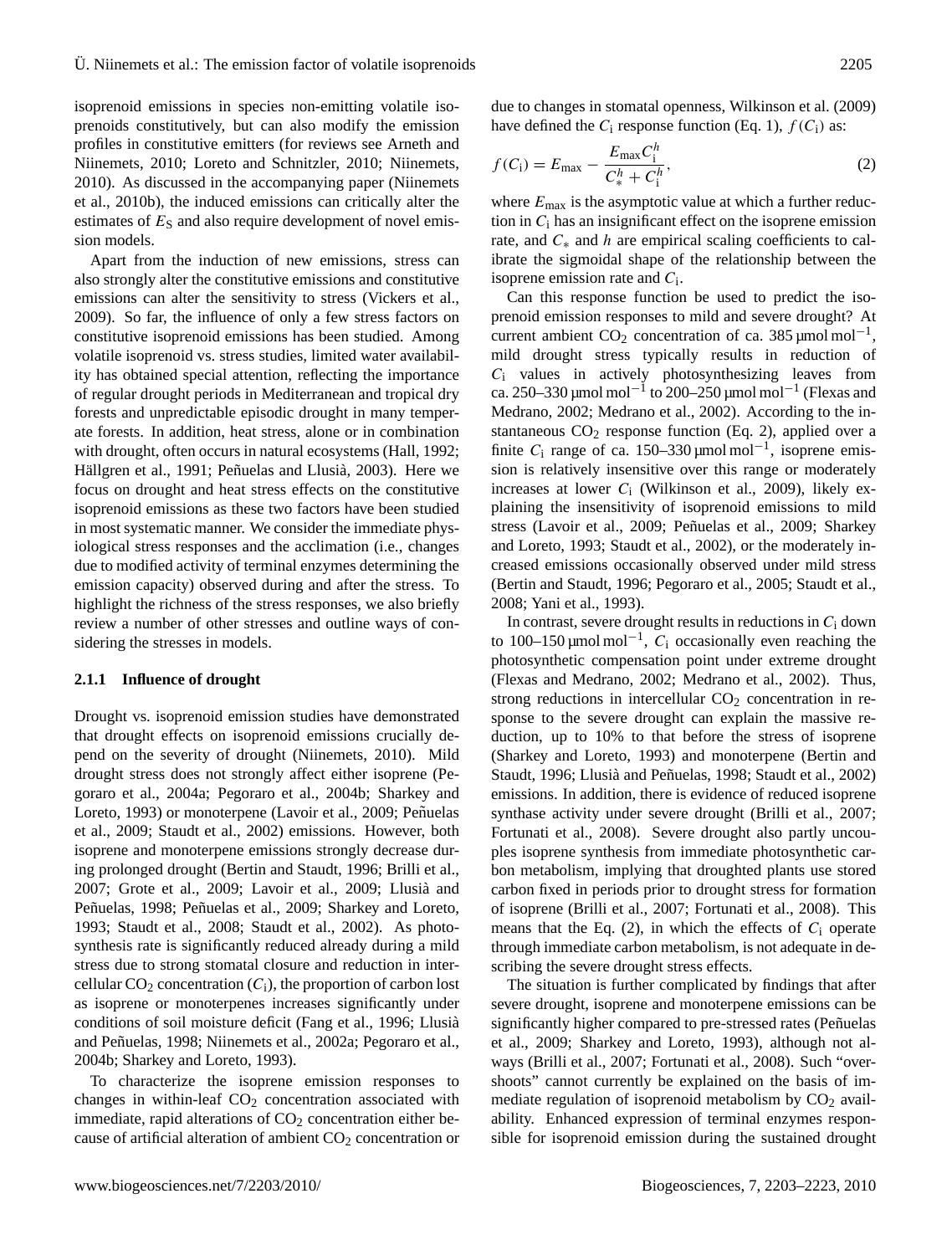stress or during recovery may provide an explanation for such elevated emissions, but isoprenoid synthase activities have not been analyzed in "overshoot" studies. These observations collectively suggest that instantaneous emission vs. C<sup>i</sup> responses can only partly explain the effects of prolonged drought periods on emissions. In addition to physiological short-term responses that can be likely explained by the  $CO_2$  response function (Eq. 2), changes in  $E_S$  values (emission capacity at any given  $C_i$  driven by isoprenoid synthase activities) and modifications in the carbon sources for isoprenoid production need consideration in prediction of the emissions under prolonged drought and after the drought.

So far, drought effects are mostly not considered in the existing isoprenoid emission models. Recently, the effects of drought were empirically included in MEGAN, assuming an hypothetical relationship between soil water content and isoprene emission after a threshold soil water content is reached (Guenther et al., 2006). In other models, effects of drought are included through drought effects on  $C_i$ , carbon metabolism and photosynthetic electron transport similarly to the Ci-response function (Arneth et al., 2007b; Grote et al., 2006; Niinemets et al., 2002b; for comparison of approaches to model drought effects on emissions see also Grote et al., 2009, 2010). However, as drought response involves also a longer-term component, an approach linking  $E<sub>S</sub>$  to integrated drought dose, i.e., time-integrated plant water-status below the stress threshold water status, can provide a proxy to simulate such patterns similar to how past weather effects are included in the emission models (Sect. 2.3).

## **2.1.2 Effects of heat stress**

Under natural conditions, high temperature is another key stress that may become especially severe in combination with drought when transpiratory water loss is reduced and leaf temperature rises significantly above the ambient air temperature. Sometimes leaf temperatures can exceed the ambient air temperatures even by more than  $10\,^{\circ}\text{C}$  (Hamerlynck and Knapp, 1994; Sharkey et al., 1996; Singsaas et al., 1999; Valladares and Niinemets, 2007).

The way the emissions respond to temperature depends on the duration of heat exposure. While short-term heat pulses, up to a few minutes, result in amplified emissions that can be explained by temperature-dependent increases in isoprene synthase activity (Fig. 1a), longer moderate heat stress lasting between tens of minutes to hours results in gradual reduction of the emission capacity,  $E_S$  (Fig. 1a, Singsaas and Sharkey, 2000). Reduced sensitivity of isoprene emissions to temperature can be associated with overall reduction of foliage metabolic activity (Sharkey and Seemann, 1989; Zhang et al., 2009; Zhang and Sharkey, 2009), and accordingly, reduced production of intermediates for isoprene synthesis. Engagement of alternate stored carbon sources may also explain the reduced temperature sensitivity of isoprene



**Fig. 1.** Illustration of heat stress effects on isoprene **(a)** and monoterpene  $\alpha$ -pinene (b) emissions. Data in (a) are normalized with respect to the steady-state emission rate at  $30^{\circ}$ C, while the data in (b) are normalized with respect to the emission rate before the heat stress. Modified from (a) Singsaas and Sharkey (2000) and (b) Staudt and Bertin (1998).

emissions, especially in combination with drought stress (Fortunati et al., 2008).

On the other hand, isoprene emission capacity increases during recovery after prolonged moderate heat periods lasting from a day to several days (e.g., Pétron et al., 2001; Sharkey et al., 1999), indicating acclimation to past temperature environment. Such an enhancement of isoprene emissions is most likely associated with an elevation of isoprene synthase activity (Mayrhofer et al., 2005; Wiberley et al., 2008).

Analogous responses have also been observed for monoterpene emissions (Fig. 1b, Loreto et al., 1998; Staudt and Bertin, 1998). However, in the case of monoterpenes with lower volatility, rapid temperature effects on the emissions (Ciccioli et al., 1997) can be due to the combined response of temperature on monoterpene synthase activity and evaporation of non-specifically stored monoterpenes (Niinemets et al., 2010b).

There is currently not enough physiological information to parameterize the time-dependent modifications in isoprenoid emission rates during heat stress. Thus, the emission rates are predicted using static emission response curves that are based on immediate effects of temperature on emissions, e.g., the rapid increase of isoprene emissions just after the increase of leaf temperature from  $30\,^{\circ}\text{C}$  to  $40\,^{\circ}\text{C}$  in Fig. 1a. As with drought, consideration of alternate carbon sources and modifications in enzymatic activities may be needed to include heat stress effects into the models. Differently from the responses during heat stress, modifications in  $E<sub>S</sub>$  after moderate non-damaging heat stress have been successfully simulated using past temperature variations (Sect. 2.3).

#### **2.1.3 Other abiotic and biotic stresses and outlook**

Apart from these two key stresses, constitutive isoprenoid emissions are affected by many other stress factors including air pollutants such as ozone (e.g., Fares et al., 2006; Llusia et `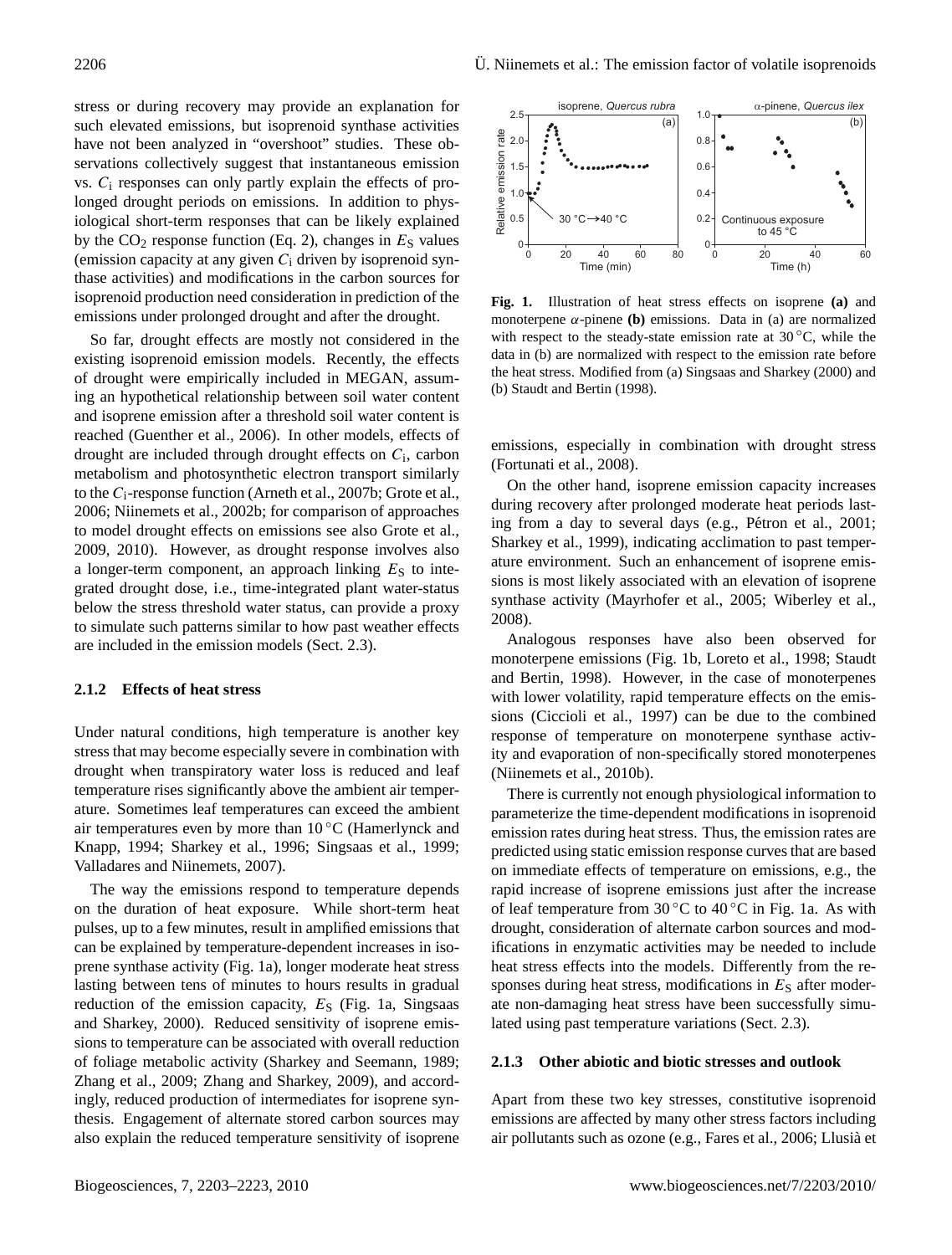al., 2002; Loreto et al., 2004; Loreto and Velikova, 2001; Velikova et al., 2005), wounding (e.g., Funk et al., 1999; Loreto et al., 2000, 2006; Loreto and Sharkey, 1993), insect feeding (e.g., Brilli et al., 2009; Peñuelas et al., 2005; Staudt and Lhoutellier, 2007) and fungal infection (e.g., Anderson et al., 2000; Steindel et al., 2005). In general, these studies demonstrate a reduction in constitutive isoprenoid emission rates in species lacking specialized storage tissues. However, the plant response strongly depends on stress severity and duration (Niinemets, 2010 for a review), and increased emissions have been demonstrated in some cases, for instance in response to wounding (e.g., Loreto et al., 2006) or insect feeding (e.g., Peñuelas et al., 2005). Typically, the elevation of emissions after stress is associated with the release of novel compounds, reflecting elicitation of induced emissions (for these emissions see recent reviews by Holopainen and Gershenzon, 2010; Loreto and Schnitzler, 2010; Niinemets, 2010). Nevertheless, induced emissions may also consist of terpenoids that are under non-stressed conditions emitted constitutively (Staudt and Lhoutellier, 2007), making it difficult to separate between these two types of emissions.

In species with specialized storage tissues, enhanced emissions due to wounding or herbivory, at least temporarily, are commonly observed as the result of breakage and exposure to ambient air of the contents of these storage structures (Chen et al., 2009; Juuti et al., 1990; Kim, 2001; Litvak and Monson, 1998; Loreto et al., 2000; Priemé et al., 2000; Schade and Goldstein, 2003). Although such stress effects are currently ignored in the emission models, under natural conditions, plants essentially always suffer from moderate chronic biotic stresses, implying that damage of storage tissues frequently occur. As with non-storage emitters, biotic stress generally results in induced isoprenoid emissions in species with specialized storage structures as well, and these emissions can also be sometimes difficult to separate from the constitutive emissions (Huber et al., 2005; Litvak and Monson, 1998).

Overall, this evidence suggests that stress effects can prominently modify  $E<sub>S</sub>$  values. Ignoring abiotic and biotic stress effects on  $E<sub>S</sub>$  measurements as is common in field studies, especially in large screening programs, introduces large uncertainties in species-specific estimates of  $E<sub>S</sub>$ . So far, information of many stress effects is rudimentary, and consequently, process-based models cannot yet be derived. However, information about the regulatory elements of key limiting enzymes such as isoprene synthase is gradually becoming available (Cinege et al., 2009; Loivamäki et al., 2007), implying that mechanistic models might be possible to develop in the near future. At any rate, it is important to characterize the presence of stress in field measurements. Standard physiological measures such as photosynthesis rate and stomatal conductance can provide important clues of the presence of environmental and biotic stresses, especially if baseline estimates of leaf physiological activity in non-stressed plants (e.g., Flexas and Medrano, 2002; Sharkey, 2005) or accepted reference values for given type of vegetation (e.g., Flexas and Medrano, 2002 for reference values of stomatal conductance) are available. In addition, measurements of stresselicited emissions of green leaf volatiles (various C6 aldehydes, also called lipoxygenase pathway volatiles) or methyl salicylate (Beauchamp et al., 2005; Fall et al., 1999; Heiden et al., 2003; Karl et al., 2008) can provide particularly useful information on stress evolution kinetics and strength. Both the measurements of net carbon gain and characteristic stress volatiles can be conducted at spatial scales ranging from single leaves and whole plants (as done conventionally) to ecosystems (e.g., Karl et al., 2008 for sensing of stress at ecosystem scale) and we call for inclusion of such measurements in standard protocols for estimation of biogenic volatile organic compound emissions.

## **2.2** E**<sup>S</sup> in relation to long-term variations in environment**

Many environmental drivers such as light and nutrient availability strongly vary within and among plant communities. There can be further important interactions among environmental drivers (Niinemets and Valladares, 2008 for a review). Effects of a variety of such environmental modifications on isoprenoid emissions have been studied (e.g., Peñuelas and Staudt, 2010). Here we analyze in detail the changes in isoprenoid emissions in response to variations in growth  $CO<sub>2</sub>$ concentrations and in within-canopy environment to exemplify the potential magnitude of long-term environmental modifications on isoprenoid emissions.

Both these long-term sources of variation in emission rates are highly relevant to consider in the emission models. Inclusion of the  $CO<sub>2</sub>$  effects is important to modeling that aims to understand how  $CO<sub>2</sub>$  concentrations that have varied in the geological past, and those that are currently increasing with a rate of ca. 1.5–2.5 ppm/yr [\(www.esrl.noaa.gov/gmd/](www.esrl.noaa.gov/gmd/ccgg/trends) [ccgg/trends\)](www.esrl.noaa.gov/gmd/ccgg/trends), influence isoprenoid emissions. On the other hand, as light gradients always occur in plant canopies, consideration of acclimation of isoprenoid emission potentials to within-canopy light environment is needed for accurate integration of canopy emission fluxes.

We further note that for simulation of emissions from a variety of ecosystems, it is important to consider also the soil nutrient effects on  $E<sub>S</sub>$ . So far, the majority of studies report a positive effect of N-fertilization (or a positive correlation with foliar nitrogen) on  $E<sub>S</sub>$  for isoprene, possibly mediated through a positive effect of N on overall foliage physiological activity, including the increases in foliage net assimilation rate and the capacity for volatile isoprenoid production (Ekberg et al., 2009; Harley et al., 1994; Litvak et al., 1996; Possell et al., 2004). In contrast, variable effects of N have been observed for monoterpene emission rates (Blanch et al., 2007; Lerdau et al., 1995; Staudt et al., 2001). In addition, other nutrients such as phosphorus can have differing effects on isoprenoid emissions (Fares et al., 2008). We refer to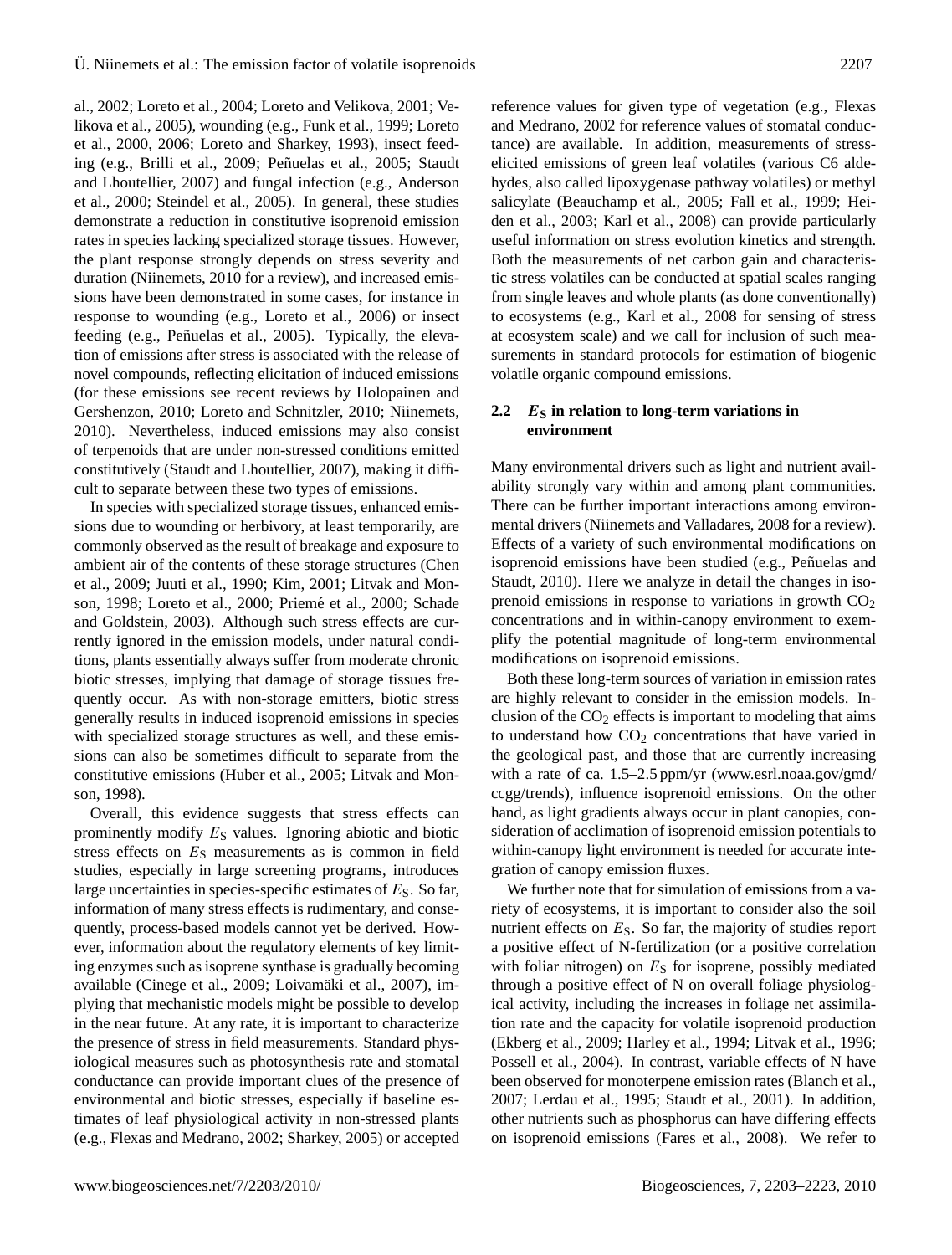

**Fig. 2.** Review of changes in isoprene emission rate under standardized conditions (leaf temperature of 30 °C, light intensity of 1000 μmol m<sup>-2</sup> s<sup>-1</sup> and ambient CO<sub>2</sub> concentration of 370 μmol mol<sup>-1</sup>) upon acclimation to different CO<sub>2</sub> growth concentrations (C<sub>g</sub>) (modified from Young et al., 2009) and comparison with the instantaneous  $CO_2$  (intercellular  $CO_2$  concentration,  $C_1$ ) response functions of isoprene emission (Eq. 2) for *Populus tremuloides* grown at an ambient CO<sub>2</sub> concentration of 400 μmol mol<sup>-1</sup> and 1200 μmol mol<sup>-1</sup> (the inset scale is the same as in the main panel, modified from Wilkinson et al., 2009). In the main panel, the data were expressed relative to the values measured in plants grown at the ambient  $CO_2$  concentration of 370 µmol mol<sup>-1</sup>, while the instantaneous  $CO_2$  response of isoprene emission was normalized with respect to an intercellular CO<sub>2</sub> concentration of 400 µmol mol<sup>-1</sup>. The following species were included in the analysis of the growth CO2 concentration effects: *Arundo donax* (Possell et al., 2005), *Ginkgo biloba* (Li et al., 2009), *Eucalyptus globulus* (Wilkinson et al., 2009), *Liquidambar styraciflua* (Monson et al., 2007; Wilkinson et al., 2009), *Mucuna pruriens* (Possell et al., 2005), *Phragmites australis* (Scholefield et al., 2004), *Populus deltoides* (Rosenstiel et al., 2003; Wilkinson et al., 2009), *Populus x euroamericana* (Centritto et al., 2004), *Populus tremuloides* (Monson et al., 2007; Sharkey et al., 1991; Wilkinson et al., 2009), *Quercus chapmanii* (Buckley, 2001), *Quercus robur* (Possell et al., 2004), *Quercus rubra* (Sharkey et al., 1991), and *Quercus stellata* (Monson et al., 2007). The red line denotes  $y=370/C_g$  relationship previously used to simulate elevated CO<sub>2</sub> effects on isoprene emissions (Arneth et al., 2007b), while the green line is the best fit relationship fitted to the data after leaving out the outlying observations for *Ginkgo biloba* (Li et al., 2009) and *Quercus rubra* (Sharkey et al., 1991) ( $r^2$ =0.78).

Peñuelas and Staudt (2010) for a recent in-depth review of nutrient effects.

# **2.2.1 Effects of growth CO<sup>2</sup> environment on emissions in species without isoprenoid storage**

Apart from the instantaneous  $CO<sub>2</sub>$  responses of isoprene emission (Eq. 2), an increasing number of studies have demonstrated acclimation of  $E<sub>S</sub>$  to the long-term  $CO<sub>2</sub>$  growth environment, visible as modification of the emission rates when assessed at the same intercellular  $CO<sub>2</sub>$  concentration,  $E_{S,SCO2}$  (Fig. 2). Acclimation responses of plant carbon gain to ambient  $CO<sub>2</sub>$  concentration are becoming routinely included in models of earth carbon balance (e.g., Gutschick, 2007; McMurtrie and Comins, 1996; Reynolds et al., 1996). However, growth  $CO<sub>2</sub>$  effects have so far implicitly been considered in a very few cases in simulating volatile isoprenoid emissions under global change (Arneth et al., 2007a; Heald et al., 2009; Young et al., 2009).

For isoprene emissions, the acclimation responses observed in  $E_{S,SCO2}$  involve a significant decline in emissions in plants grown at higher  $CO<sub>2</sub>$  atmospheres, while a strong increase in plants grown under below-ambient  $CO<sub>2</sub>$  concentrations (Fig. 2, for overviews see Arneth et al., 2007b;

Peñuelas and Staudt, 2010; Young et al., 2009). For monoterpene emissions in species without specialized storage tissues, the response of  $E_{S,SCO2}$  to growth  $CO<sub>2</sub>$  has been studied much less, but the available evidence also demonstrates a reduction of  $E_{S,SCO2}$  in plants grown under higher  $CO<sub>2</sub>$ (Baraldi et al., 2004; Llorens et al., 2009; Loreto et al., 2001; Rapparini et al., 2004), although not always (Llorens et al., 2009; Loreto et al., 2001; Staudt et al., 2001). One study has further reported the increase in monoterpene  $E_{S,SCO2}$ in plants grown at  $CO<sub>2</sub>$  concentrations below the ambient (Baraldi et al., 2004). Such similarity with the majority of isoprene studies is expected given the same chloroplastic 2- C-methyl-D-erythritol 4-phosphate (MEP) pathway responsible for isoprene and monoterpene production.

Contrary to these reports, enhanced isoprene  $E_{S,SCO2}$  values were observed in plants with lifetime exposure to high  $CO<sub>2</sub>$  in the vicinity of a natural  $CO<sub>2</sub>$  spring (Tognetti et al., 1998). True statistical replication is principally not possible for CO<sub>2</sub> spring studies, and thus, additional factors may have affected the patterns in Tognetti et al. (1998) study. However, higher isoprene emission rates were also observed under experimentally elevated  $CO<sub>2</sub>$  in Li et al. (2009) and in one out of the two studied species in Sharkey and Loreto (1991). Enhanced monoterpene  $E_{S,SCO2}$  values in plants grown at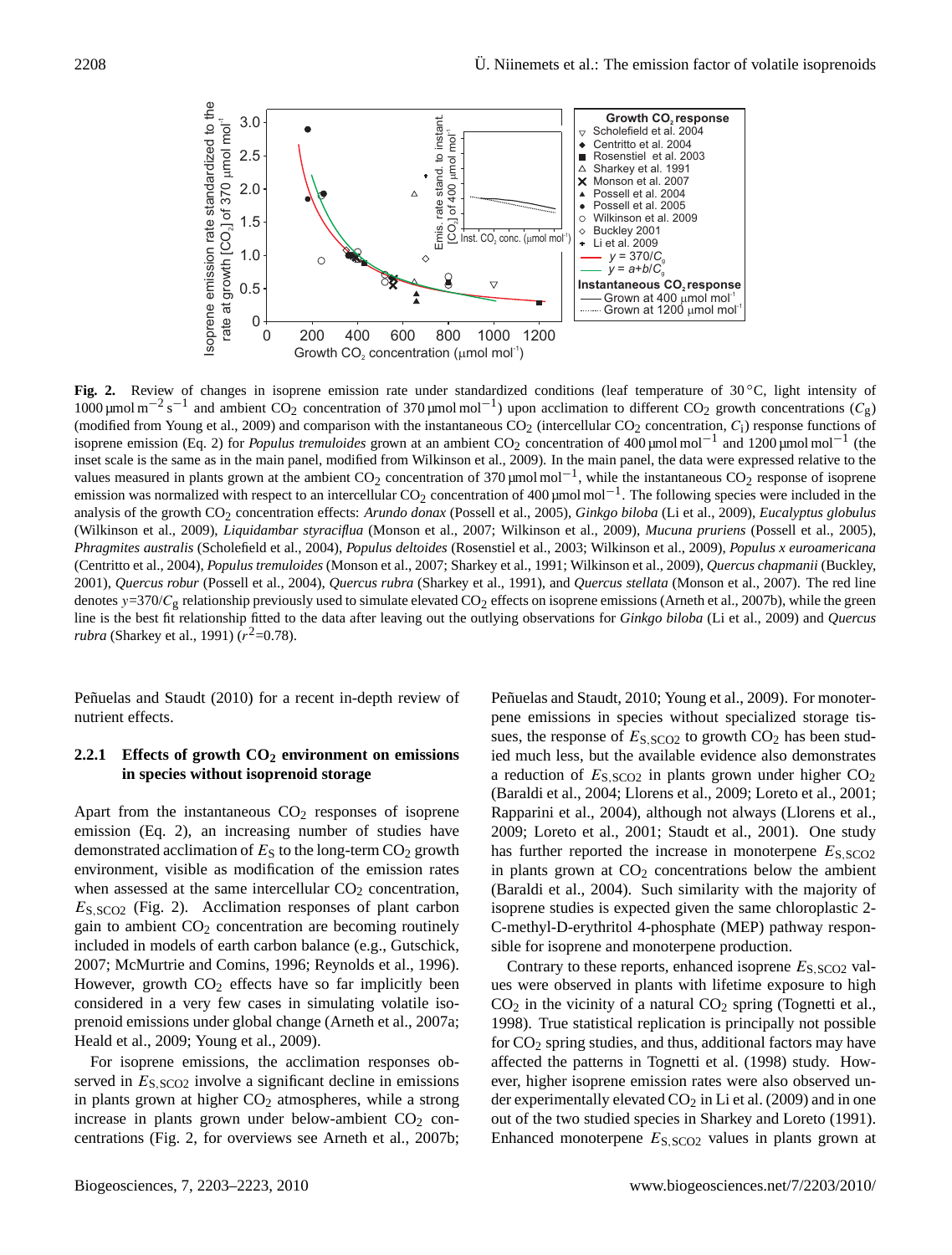higher CO<sub>2</sub> environment were found in Staudt et al. (2001) and Llorens et al. (2009). These observations, contrasting the findings in the majority of other reports, are currently not understood, even if the data are analyzed at the same intercellular  $CO<sub>2</sub>$  concentration to account for the short-term  $CO<sub>2</sub>$ effects (Eq. 2).

To explain the reduction of isoprenoid  $E_{S,SCO2}$  values under high  $CO<sub>2</sub>$  observed in the majority of studies, the same cellular mechanism as for the instantaneous  $CO<sub>2</sub>$  response (Eq. 2) has been proposed, i.e., enhanced withdrawal of an isoprenoid intermediate, phosphoenolpyruvate (PEP), from chloroplasts and use of PEP in cytosol by PEP carboxylase (Rosenstiel et al., 2003). However, not only the literature reports are contrasting, but also the shape of instantaneous responses of isoprene emission to  $CO<sub>2</sub>$  changes upon acclimation to growth  $CO<sub>2</sub>$  (Wilkinson et al., 2009, Fig. 2 inset). Furthermore, the growth  $CO<sub>2</sub>$  response is much stronger than the instantaneous  $CO<sub>2</sub>$  response (Fig. 2 for the comparison). This suggests that factors other than or additional to substrate level control can be responsible for the observed patterns in  $E_{S,SCO2}$ . Among these other factors, reduction in isoprene and monoterpene synthase activities may provide partial explanation for the reduction in the emission rates. In fact, a reduction in monoterpene synthase activity has been observed upon acclimation to elevated  $CO<sub>2</sub>$  in the leaves of evergreen sclerophyll *Quercus ilex* (Loreto et al., 2001). Clearly, instantaneous (Eq. 2) and long-term responses need to be separately analyzed to simulate responsiveness of isoprenoid emissions to altered  $CO<sub>2</sub>$  atmospheres. The situation is analogous to modeling CO<sub>2</sub> effects on carbon gain. While instantaneous  $CO<sub>2</sub>$  responses can be well described by the widely used Farquhar et al. (1980) photosynthesis model, photosynthetic acclimation to elevated  $CO<sub>2</sub>$  is much more complex to simulate and requires consideration of additional feedbacks such as nutrient and water availabilities etc. (Gutschick, 2007 for a review).

#### **2.2.2 Growth CO<sup>2</sup> effects in terpene-storing species**

In species where the emissions mainly rely on a large storage pool such as in conifers, no instantaneous effect of  $CO<sub>2</sub>$ is expected, and the effects of altered growth  $CO<sub>2</sub>$  concentration can occur through changes in total pool size and modifications in internal diffusion conductance for monoterpenes, e.g., through changes in resin duct to total leaf surface area ratio as well as through changes in resin duct epithelial permeability (Tingey et al., 1991 for a detailed model of monoterpene emission in storing species). Theoretical considerations based on tissue carbon/nitrogen (C/N) ratios predict stronger accumulation of secondary compounds such as monoterpenes when carbon availability is in excess of that required for growth, e.g., under elevated  $CO<sub>2</sub>$  concentrations (Lerdau et al., 1994; Litvak et al., 2002; Peñuelas and Estiarte, 1998). This in turn suggests potentially higher

emissions under elevated CO<sub>2</sub> (Lerdau et al., 1994; Litvak et al., 2002; Peñuelas and Estiarte, 1998).

By now, some studies have reported a decrease rather than an increase in leaf monoterpene contents under elevated  $CO<sub>2</sub>$ (Litvak et al., 2002; Räisänen et al., 2008a; Snow et al., 2003), while other studies have reported unaffected monoterpene contents (Constable et al., 1999; Peñuelas and Llusià, 1997), overall not agreeing with theoretical predictions. For the emissions, the studies have found a non-significant effect of elevated  $CO<sub>2</sub>$  (Constable et al., 1999; Li et al., 2009; Llorens et al., 2009; Peñuelas and Llusià, 1997) or an increase or a decrease under high  $CO<sub>2</sub>$ , depending on species and time of sampling (Llorens et al., 2009). In Räisänen et al. (2008b), elevated  $CO<sub>2</sub>$  alone did not affect the emissions, but a combination of high growth temperature and elevated  $CO<sub>2</sub>$  resulted in greater emissions. Obviously, additional experimental work simultaneously analyzing the alterations in emissions, foliage anatomy and monoterpene pool sizes is needed to gain conclusive insight into growth  $CO<sub>2</sub>$ -driven changes in species with specialized terpene storage pools.

#### **2.2.3 Variations in light availability**

In plant canopies, there is an inherent variation in light availability, often more than 50-fold between the canopy top and bottom in dense stands (Niinemets, 2007 for a review). In addition, even in less densely vegetated ecosystems such as savanna-type woodlands, foliage is often strongly aggregated in the tree crowns, also bringing about large light availability gradients within the foliated plant parts (Asner et al., 1998). In addition to light, air and leaf temperatures increase with increasing light availability in tree canopies (Baldocchi et al., 2002; Niinemets and Valladares, 2004). Such long-term variations in environmental conditions are reflected in significant increases of isoprene emission rates per unit leaf area  $(E_{S,area})$  from the canopy bottom to top (Harley et al., 1996, 1997; Niinemets et al., 1999). Analogous increases in  $E_{\rm S, area}$ have been observed for monoterpenes in species without specialized storage tissues (Lenz et al., 1997; Niinemets et al., 2002a).

In general, the within-canopy range in  $E_{\rm S, area}$  is more than an order of magnitude (Harley et al., 1996, 1997; Niinemets et al., 1999, 2002a). As  $E_{\rm S, area}$  is the product of leaf dry mass per unit area  $(M_A)$  and  $E_S$  per unit leaf dry mass  $(E_{S,\text{mass}})$ , part of this extensive variation in  $E_{\rm S, area}$  reflects modifications in leaf structure, i.e., increases in  $M_A$  with increasing light availability. Typically,  $M_A$  increases 2-4-fold along the canopy light gradients (Niinemets, 2007 for a review), resulting in accumulation of isoprenoid synthesizing mesophyll cells per unit leaf area. Despite the importance of structural modifications,  $E_{\rm S, mass}$  also varies 3-4-fold across the canopy light gradients (Niinemets et al., 2002a), indicating that the isoprenoid synthesis capacity of average leaf cells is also positively affected by light availability within the canopy.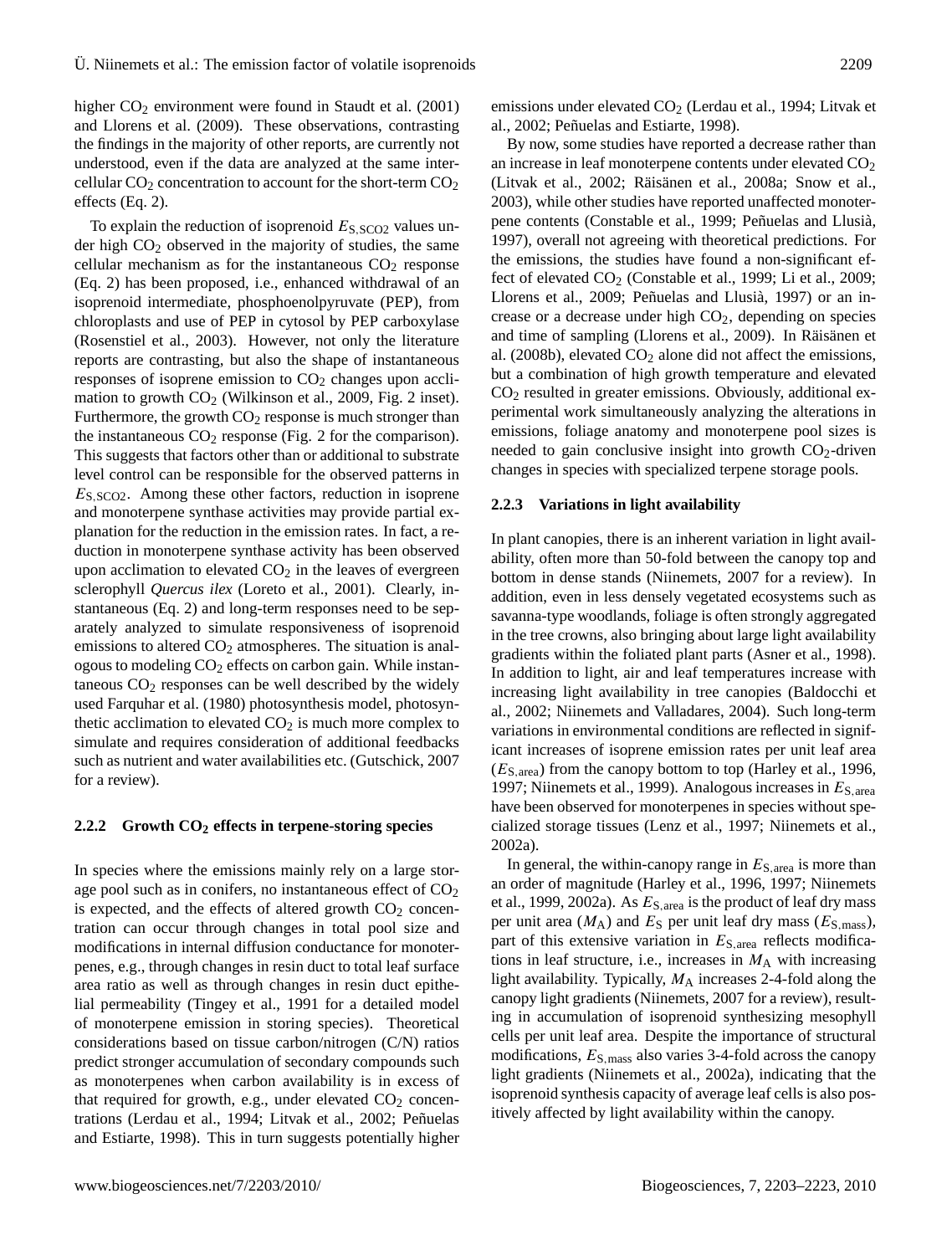As light and temperature co-vary in plant canopies (Niinemets and Valladares, 2004), the question is whether the long-term variations in light or temperature drive changes in  $E<sub>S</sub>$ . This question is justified given that growth under higher temperatures also results in higher isoprene (Hanson and Sharkey, 2001b) and monoterpene emission rates (Staudt et al., 2003). However, studies with plants grown under differ-

ent incident quantum flux densities in constant temperature environments have also demonstrated positive correlations between light availability and isoprene (Hanson and Sharkey, 2001b; Litvak et al., 1996) and monoterpene (Staudt et al., 2003) emission capacities. This evidence suggests that light alone can drive alterations in isoprenoid emission potential, although the role of temperature in within canopy variation in isoprenoid emission potentials cannot be ruled out.

Quantitative relationships with light availability or canopy leaf area index have not yet been developed. Nevertheless, within-canopy variation in  $E<sub>S</sub>$  has been occasionally included in the emission models, varying  $E<sub>S</sub>$  with cumulative leaf area index from the canopy top to the bottom (Guenther et al., 1999). However, in models that attempt to account for effects of growth environment, within-canopy variation of  $E<sub>S</sub>$  is strongly reduced, since the variation is incorporated in long-term light response activity algorithms (Guenther et al., 1999). Models running with canopy-scale  $E<sub>S</sub>$  values do not explicitly consider within-canopy variations, except when canopy-scale  $E<sub>S</sub>$  values are constructed from leaf-level estimates (Guenther et al., 2006).

# **2.3** E**<sup>S</sup> in relation to medium-term variations in environment**

In addition to the effects of long-term within-canopy variation in environment, light and temperature strongly fluctuate among consecutive days or groups of days. Abrupt alterations in environmental conditions such as suddenly improved light conditions after canopy gap formation in the understory or heat waves associated with synoptic weather systems also occur in nature. Experimental data demonstrate that  $E<sub>S</sub>$  at any given location within the canopy is capable of acclimating to such environmental fluctuations (Funk et al., 2003; Hanson and Sharkey, 2001a; Sharkey et al., 1999). In fact, circadian and light-dependent regulatory elements have been observed for isoprene synthase, implying that the expression of isoprene synthase has the potential to respond to short-term stimuli (Cinege et al., 2009; Loivamäki et al., 2007; Wilkinson et al., 2006). Weather-dependent variations in isoprene emission capacity over periods of one to few days were best predicted by average temperature or light conditions of 12–48 h preceding the measurements (Ekberg et al., 2009; Funk et al., 2003; Geron et al., 2000; Sharkey et al., 1999; Simon et al., 2005; Wiedinmyer et al., 2005). Analogous relatively rapid acclimation responses have been reported for methylbutenol (Gray et al., 2006) and monoterpenes (Porcar-Castell et al., 2009; Staudt et al., 2003).

In addition to short-term responses to fluctuating light and temperature conditions, full acclimation to any given environmental modification can take much longer, especially for profound alterations in environment. For isoprene emissions, 4–6 days are needed to fully respond to a step change in environmental conditions (Hanson and Sharkey, 2001a; Pétron et al., 2001). For monoterpene emission, it has further been demonstrated that the response kinetics differ for the increase (Fig. 3a) and decrease (Fig. 3b) of light intensity and temperature (Staudt et al., 2003). While full acclimation to the increased light and temperature took ca. 10 days (Fig. 3a), the response to reduced light and temperature took almost 40 days (Fig. 3b). Such asymmetric responses mean that the use of simple correlations of  $E<sub>S</sub>$  with average values of temperature from the preceding few days are likely in error. In fact, the correlations observed with past environmental drivers are often scattered (Funk et al., 2003; Geron et al., 2000), possibly reflecting the different time kinetics for the

rise and reduction of emission capacities in response to envi-

ronmental alterations. Although using an average value of  $E<sub>S</sub>$  during a certain time period may realistically estimate the average emission rate during this time period, such an approach will overestimate the emissions during some periods of the simulation and underestimate during other periods, with the magnitude of the errors depending on the degree of fluctuation of environment. So far, the influence of preceding environmental conditions is included in only very few models. In MEGAN (Guenther et al., 2006), the temperature response function used in Eq. (1) is modified in dependence on the average temperature of past 24 h and past 10 days to consider longerterm acclimation responses (s. seasonality in Sect. 2.4). In this new model formulation (Guenther et al., 2006), the temperature response function,  $f(T_L)$ , modified this way, does generally not equal 1.0 under typical standard temperature of  $T_L$ =30 °C. Apart from temperature response function, the light response function is also modified in dependence on past 24 h and 240 h light environment (Guenther et al., 2006). Ekberg et al. (2009), recently proposed an empirical relationship between 48 h average temperature and  $E<sub>S</sub>$  to simulate the past weather influences on isoprene emission (Ekberg et al., 2009, Fig. 4), implicitly arguing that in the case of field observations, it is not possible to separate effects of past temperature and light conditions since these strongly co-vary. The simulations of the influences of temperature history on temporal dynamics with both models demonstrate significant effects of past weather conditions on the emissions, but also that the function used to describe the past weather can significantly alter the predicted emission fluxes (Fig. 4).

Apart from the need for consensus description of past climate effects on emissions, there are other difficulties associated with the existing models. First, the speed of acclimation and response curve shapes can vary between species of the same biome (Ekberg et al., 2009) and possibly between different biomes. So far, the models use a constant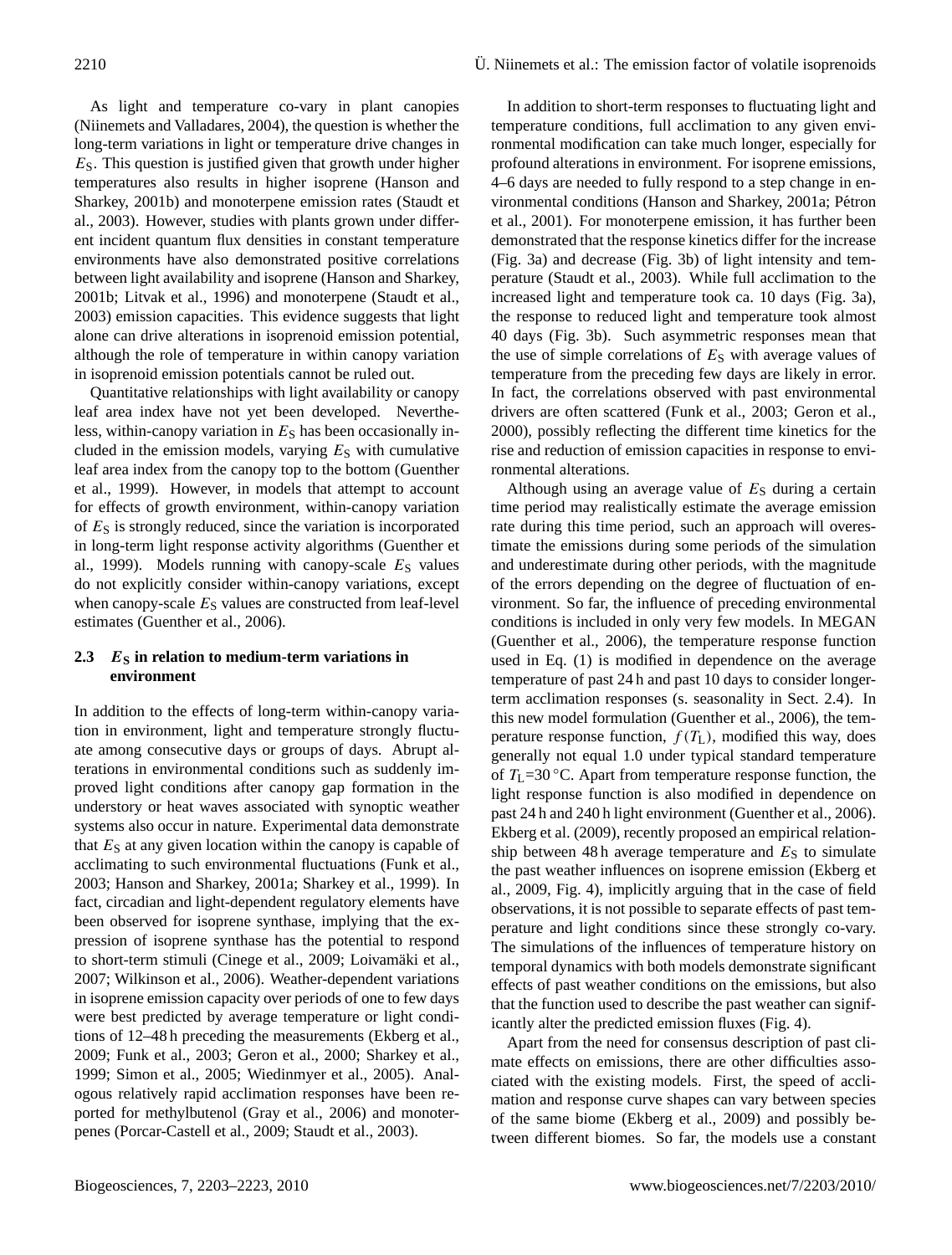

Fig. 3. Example of the acclimation kinetics of the monoterpene emission factor in Mediterranean evergreen sclerophyll *Quercus ilex* after transfer of plants from **(a)** moderate light (quantum flux density,  $Q=300 \mu m^2 s^{-1}$  and low temperature (10 °C might/20 °C day) to high light ( $Q=1100 \mu$ mol m<sup>-2</sup>s<sup>-1</sup>) and warm temperature (20 $\rm{^{\circ}C}$  night/30 $\rm{^{\circ}C}$  day), and after an opposite transfer **(b)**. The emission factor was measured at leaf temperature of 25 °C and incident quantum flux density of 900 µmol m<sup>-2</sup> s<sup>-1</sup> after reaching the steady state  $(≥60 \text{ min})$  under these assay conditions. The data were fitted by exponential decay functions. In (a) double exponential model (dashed line) improved the fit, suggesting that the acclimation consists of several processes with different timekinetics. The half-time for the response,  $\tau = \ln(2)/k$ , where k is the exponential decay constant. The reduction of the emission factor after transfer to moderate light/low temperature occurs with slower time kinetics  $\tau$ =14.4 d than the increase of the emissions after transfer to high light/high temperature (for double-exponential model, the shorter  $\tau$ =1.21 d, and for single-exponential model  $\tau$ =2.18 d). Data modified from Staudt et al. (2003).

past climate function for ecosystems as divergent as tropics and tundra (Ekberg et al., 2009; Guenther et al., 2006). In addition, past environmental effects in large scale models are only considered for isoprene. Yet, the temporal kinetics can be different for isoprene (Funk et al., 2003; Geron et al., 2000; Hanson and Sharkey, 2001a; Sharkey et al., 1999) and monoterpenes (Porcar-Castell et al., 2009; Staudt et al., 2003). Clearly more experimental work is needed to gain insight into the variations of past weather vs. isoprene and monoterpene emission responses.

#### **2.4 Seasonal and age-dependent variations in** E**<sup>S</sup>**

## **2.4.1 Variations driven by environmental modifications, foliage development, senescence and stress**

Short-term environmental fluctuations between the days are superimposed on longer-term seasonal and developmental variations. Isoprene synthase activity increases gradually until full leaf maturation and decreases thereafter with the onset of leaf senescence (Schnitzler et al., 1997), reflecting seasonal variations in the expression of isoprene synthase and other enzymes of chloroplastic isoprenoid synthesis pathway (MEP pathway, Mayrhofer et al., 2005). Analogous developmental modifications have been observed for monoterpene synthase activity in species without specialized storage (Fischbach et al., 2002). The changes in limiting enzyme activity are accompanied by strong seasonal modifications in isoprene and monoterpene emissions with a maximum during the active growth period, and decline in senescing leaves (Fig. 5, Boissard et al., 2001; Ciccioli et al., 2001; Fischbach et al., 2002; Fuentes and Wang, 1999; Geron et al., 2000; Keenan et al., 2009; Kuhn et al., 2004; Mayrhofer et al., 2005; Sabillón and Cremades, 2001; Schnitzler et al., 1997). It has been demonstrated that lack of consideration of such longer-term controls results in overall low explanatory power of isoprene emission models (Boissard et al., 2008), implying that it is highly relevant to gain mechanistic insight into the determinants of seasonality.

Because environmental conditions vary during the season, in principle, the same mechanisms responsible for shorterterm changes can be considered operational (Sect. 2.3), i.e. the seasonal variations in  $E<sub>S</sub>$  can be associated with seasonal changes in temperature and light (Lehning et al., 2001; Mayrhofer et al., 2005). In fact, in fully-developed nonsenescent leaves, seasonal modifications in isoprenoid  $E<sub>S</sub>$ values were correlated with seasonal changes in light and temperature (Geron et al., 2000; Grote et al., 2009; Lehning et al., 2001; Mayrhofer et al., 2005), demonstrating that variations in environmental drivers during the season play a major role in the seasonality of isoprenoid emissions.

Apart from immediate environmental effects operating on fully mature non-senescent leaves in seasonal climates, the physiological activity of foliage varies in dependence on leaf ontogenetic stage, increasing rapidly in developing leaves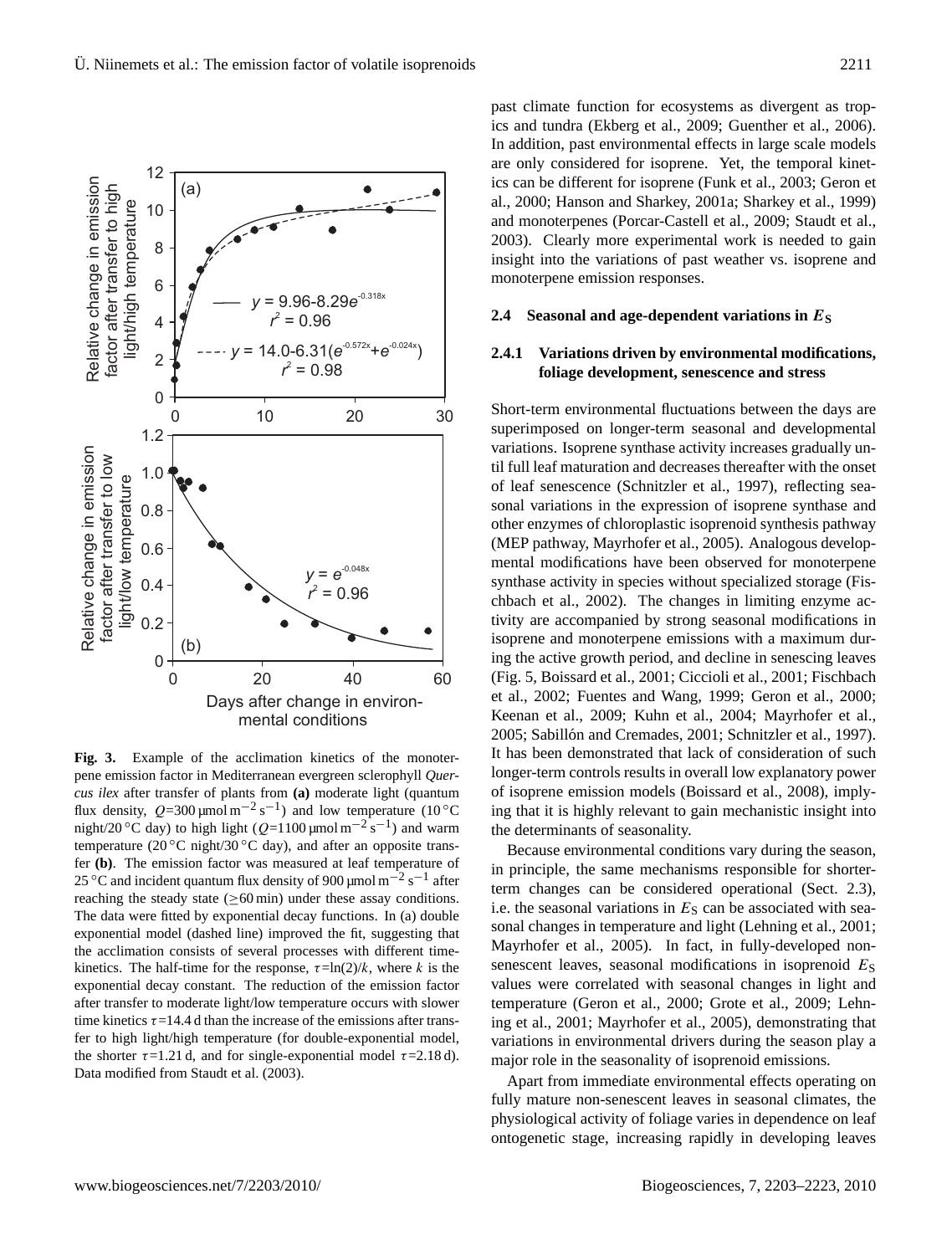

**Fig. 4.** Simulated temporal variation in isoprene emissions normalized to the rate at  $30\,^{\circ}\text{C}$  in response to typical diurnal variations in temperature in continental temperate environments **(a)**. The simulations without temperature history **(b)** were conducted with the algorithms of Guenther et al. (1993, Eq. 1, black line) and Niinemets et al. (1999, red line) that links the isoprene emissions to the rates of photosynthetic electron transport. In the latter simulation, electron flow was provided from the photosynthesis model of Farquhar et al. (1982) and assuming fully open stomata, and adjusting the fraction of electrons going into isoprene synthesis pathway such that the emission rate under standardized conditions equaled that in Guenther et al. (1993). In **(c)**, the emissions were simulated by the same two models, but for Guenther et al. (1993) algorithms, the past temperature and radiation history was considered as in Guenther et al. (2006, MEGAN), and the past temperature history for the Niinemets et al. (1999) model as found in Ekberg et al. (2009). The latter was from a study in cool growth environment and the exponential function was re-scaled to the same common temperature as used in the MEGAN temperature-history algorithm. In MEGAN, the optimum temperature of the isoprene response function  $(f(T))$ in Eq. 1) depends linearly on the previous temperature of the past 240 h, while the standardized emission rate depends exponentially on the temperature of the past 24 and 240 h (Guenther et al., 2006). In Ekberg et al. (2009), the standardized isoprene emission rate depends exponentially on the previous temperature of the past 48 h.



**Fig. 5.** Seasonal variation in standardized monoterpene emission rate (leaf temperature of  $30^{\circ}$ C and light intensity of 1000 µmol m−<sup>2</sup> s −1 ) in Mediterranean evergreen sclerophyll *Quercus ilex*. Data (filled symbols) were combined from several independent sources (Bertin et al., 1997; Kesselmeier et al., 1997, 1998; Llusià and Peñuelas, 2000; Owen et al., 1997; Sabillón and Cremades, 2001; Staudt et al., 2002, 2004; Street et al., 1997) and  $E<sub>S</sub>$  vs. day of the year relationships were fitted either by a symmetric sine function or an asymmetric exponential function (Keenan et al., 2009). The sine function was defined as y=a\*sin[(b+x)\*180/365]+c\*sin[(d+x)\*180/365], where a−d are empirical parameters. The exponential function was defined as  $y=a_1+a_2e$  $\sqrt{2}$ −  $(x-a_3)^2$  $a_4$  $\lambda$ , where  $a_1 - a_4$  are empirical parameters; this

function allows to parameterize asymmetric seasonal variation patterns (Keenan et al., 2009 for further details). Although the symmetric sine or second order polynomial functions are often used to characterize the seasonal changes (Hargreaves et al., 2000; Stolwijk et al., 1999), the seasonal variation in  $E<sub>S</sub>$  was clearly asymmetric.

and decreasing in senescing leaves undergoing programmed cell death (e.g., Grassi et al., 2005; Niinemets et al., 2004, 2010a; Shesták et al., 1985). As isoprene synthase is not expressed in very young leaves, the leaves achieve photosynthetic competence earlier than the capacity for isoprene emission (Grinspoon et al., 1991; Mayrhofer et al., 2005; Wiberley et al., 2005). The lag between the onset of photosynthesis, and the capacity of the leaves to emit isoprene is a few days in hot tropical environments where the temperature environment is relatively stable (Kuhn et al., 2004). The lag increases to weeks in cooler seasonal temperate environments where leaf developmental periods are associated with strong increases in temperature (Monson et al., 1994; Schnitzler et al., 1997; Wiberley et al., 2005). Experimental increase of the ambient temperature has been shown to result in earlier onset of isoprene emission in leaves of the same developmental stage (Wiberley et al., 2005), suggesting that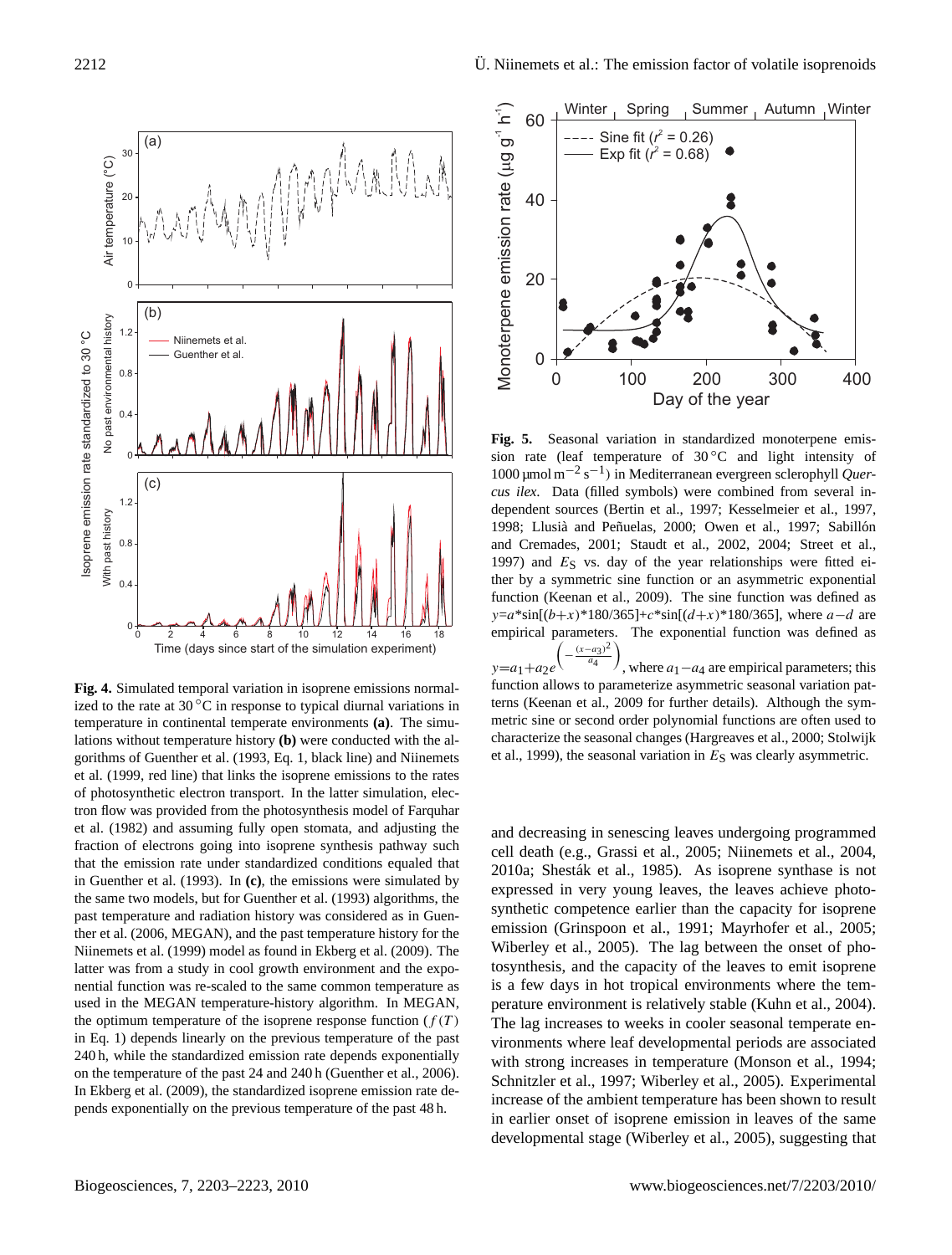the onset of isoprene emission is at least partly under environmental control.

In deciduous species in seasonal climates, reductions in day length (light availability) and temperature are also associated with the onset of leaf senescence, leading to rapid reductions in foliage photosynthetic activity (Grassi et al., 2005; Niinemets et al., 2004) and coordinated degradation of leaf function (Keskitalo et al., 2005). Overall decline in leaf physiological activity is also associated with strong reductions in foliage isoprene emission rates (Lehning et al., 2001; Mayrhofer et al., 2005; Sun et al., 2009). The onset of senescence is both under environmental (temperature) and photoperiodic control (Fracheboud et al., 2009; Rosenthal and Camm, 1996, 1997), but once elicited, is typically not reversible (van Doorn and Woltering, 2004). This implies that alterations in environmental conditions, e.g. autumn warm spells, not necessarily affect  $E<sub>S</sub>$ , and the decline of  $E<sub>S</sub>$  in senescing leaves is largely independent of environmental modifications (Sun et al., 2009).

In species with foliage longevities extending over several growing seasons, senescence of older foliage can occur throughout the year, although it is often more frequent during new foliage growth and development (Bargali and Singh, 1997; Gholz et al., 1991; Pook, 1984). However, older non-senescent foliage becomes gradually shaded due to new foliage formation and expansion (Brooks et al., 1994; Niinemets et al., 2006). In *Quercus ilex*, it has been demonstrated that 1-yr-old leaves intercept ca. 30% less light than the current-year leaves, and more than 3-yr-old leaves intercept even ca. 80% less light than they intercepted during their formation (Niinemets et al., 2006). Until now, agedependent changes of isoprenoid emission capacity of nonsenescent leaves in species with foliage life-span of more than one season have not been studied extensively. Reductions of light availability due to enhanced within-canopy shading suggest that isoprenoid emission capacity declines with increasing leaf age (Sects. 2.2.3 and 2.3). In fact, a lower monoterpene  $E<sub>S</sub>$  estimate has been obtained for 1-yrold leaves of *Q. ilex* relative to the current-year leaves (Staudt et al., 2003), and this change has been associated with reductions in monoterpene synthase activity (Fischbach et al., 2002). However, no significant difference between current and 1-yr-old leaves was found in the same species in another study (Lavoir et al., 2009), although the trend was similar to Staudt et al. (2003). Besides the changes in physiological activity due to enhanced shading, there is also evidence of lower photosynthetic activity of older foliage at any given light availability (Niinemets et al., 2006), but no studies have so far examined such modifications in  $E<sub>S</sub>$  values of older foliage under controlled (or specified) light availability. Clearly more experimental work is needed to characterize the variation in  $E<sub>S</sub>$  values of older foliage due to enhanced shading as well as time-dependent reductions of foliage physiological activity.



**Fig. 6.** Interaction of drought stress with seasonal variation in standardized monoterpene emission rate (leaf temperature of 30 ◦C and light intensity of  $1000 \mu$ mol m<sup>-2</sup>s<sup>-1</sup>) in *Quercus ilex*. The experimental drought treatment in the Mediterranean *Q. ilex* forest included partial rain and runoff exclusions and resulted in a reduction in soil water availability by ca. 25% in all seasons except the summer hot and dry season, where the soil water availability was similar in both control and drought treatments. Thus, drought prior to summer season was responsible for enhanced emission rates in summer in the drought experiment. Average data for the growing seasons 2003 and 2005 were fitted by the exponential asymmetric function as in Fig. 5 (modified from Llusia et al., 2010). `

Long-term variations in factors other than incident light and air temperature can occur during the season. In particular, as discussed in Sect. 2.1.1, seasonal drought can importantly affect the emission rates. While immediate drought effects on the emission rates can be explained on the basis of modifications in intercellular  $CO<sub>2</sub>$  concentration (Sect. 2.1.1), long-term drought effect, involving acclimation and causing variations in  $E<sub>S</sub>$  may be difficult to separate from changes in  $E<sub>S</sub>$  driven by seasonal variations in light and temperature and leaf ontogeny alone. There is evidence that the history of drought can affect the seasonal  $E<sub>S</sub>$  responses (Fig. 6). For example,  $E<sub>S</sub>$  was vastly increased during the water-limited period of the year in *Quercus ilex* plants subject to a more severe drought stress compared with the control treatment. Variations in the sensitivity to seasonal drought and the severity of drought sustained in different sites can provide an explanation for significant interspecific variability in seasonal responses of  $E<sub>S</sub>$  in the field (Keenan et al., 2009).

In addition to the developmental, environmental and stress-dependent modifications of isoprenoid emission potentials of single cells, a further complication with developmental modifications in isoprenoid emission capacity is that leaf structure  $(M_A)$  also varies during the season. In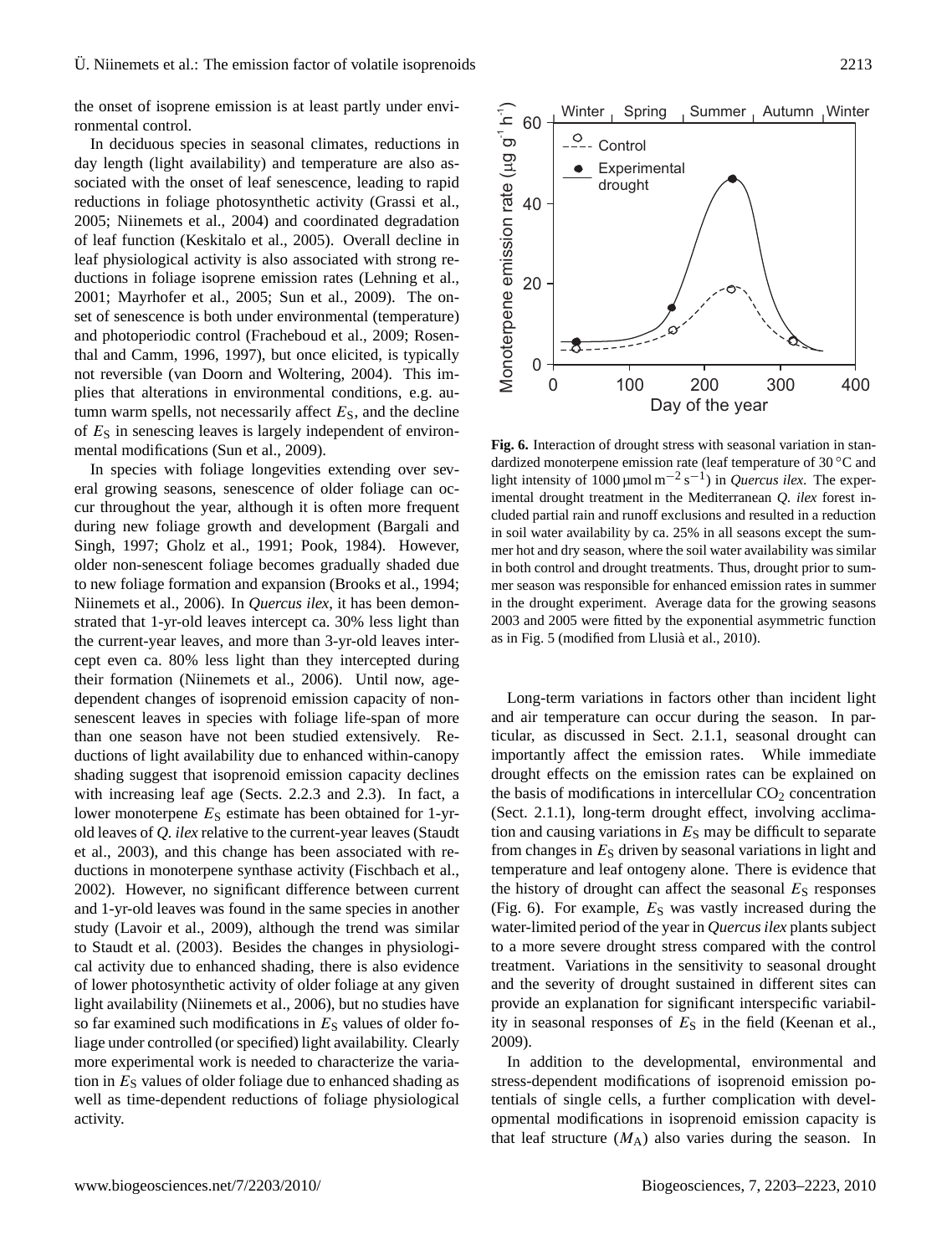particular,  $M_A$  strongly increases in developing leaves, and somewhat decreases in senescing leaves (Grassi and Magnani, 2005; Niinemets et al., 2004; Wilson et al., 2001). Thus, part of the seasonal variation in  $E_{\rm S, area}$  is structural rather than entirely associated with the alterations in physiological activity of single cells. Accordingly, in addition to changes of the expression of isoprenoid synthase activities, information of alterations in leaf structure is needed for mechanistic consideration of seasonality of isoprenoid emissions in the models.

# **2.4.2 Including seasonality and age effects in emission models**

The previous section indicated that seasonal variations in  $E<sub>S</sub>$ entail changes due to foliage development, seasonal variations in environmental drivers, and senescence and may additionally involve long-term stress effects. We suggest that all these aspects should be addressed in mechanistic models seeking to describe seasonal variations in  $E<sub>S</sub>$ . In species with foliage longevity of more than one growing season, foliage shading and time-dependent changes of physiological activity of non-senescent leaves may further importantly alter  $E<sub>S</sub>$ .

Several approaches have been proposed for incorporation of seasonality in models. Schnitzler et al. (1997) included an additional modifier in Eq. (1), the seasonality function. In such an approach,  $E<sub>S</sub>$  is defined as the maximum emission rate in standardized conditions observed during the season. While first parameterized empirically (Schnitzler et al., 1997), the seasonality function was later related to leaf phenology, temperature sum and light intensity (Lehning et al., 2001). In MEGAN (Guenther et al., 2006), the seasonality in isoprenoid emission rates mainly results from two factors: leaf age and average temperature and light intensity of the past 10 days. Leaf age effect is parameterized assigning different emission capacities to four different leaf age classes – new (emissions not yet induced significantly), growing (emissions below the peak rates), mature (peak emissions) and senescing (emissions below the peak rates) leaves (Guenther et al., 1999, 2000, 2006). On top of the leaf age effects, seasonality also results from temporal changes in average temperature that is used to modify the short-term temperature response function in Eq. (1) as explained in Sect. 2.3. (Guenther et al., 2006). Both the leaf age and leaf temperature function may obtain values above 1 (Guenther et al., 2006), and thus,  $E<sub>S</sub>$  is differently defined in this model than in the previous Guenther et al. (1991, 1993) algorithms. In this new formulation,  $E<sub>S</sub>$  is essentially a modeled variable, which cannot be experimentally assessed in field conditions, as it is very hard if possible at all to encounter "standard" medium- to long-term environmental conditions at one field location, let alone at a number of sites. Thus, inverse modeling approaches are commonly employed to yield  $E<sub>S</sub>$  estimates under standard long-term environmental conditions and leaf age (Guenther et al., 2006).

Alternatively, seasonal variation in the emissions can be directly ascribed to set changes in  $E<sub>S</sub>$  (Arneth et al., 2008; Geron et al., 2000; Grote et al., 2010; Keenan et al., 2009; Staudt et al., 2000). In such an approach, variation in a measured quantity, the emission rate standardized for immediate variation in environmental drivers (Eq. 1), can be linked to the observed patterns in leaf phenology, and variations in light availability and temperature during the season. Arneth et al. (2008) applied a seasonally varying  $E_S$  (expressed as a fraction of electrons used for isoprene production, Niinemets et al., 1999) as a function of growing degree temperature sums, and linked  $E<sub>S</sub>$  to modeled canopy phenology in spring and autumn. Grote et al. (2010) simulated  $E<sub>S</sub>$  (determined by the isoprenoid synthase activity) in dependence on leaf phenological state and formation kinetics of isoprenoid synthases empirically fitted to the emission data.

Although mechanistic or semi-mechanistic descriptions linking variations in  $E<sub>S</sub>$  to leaf developmental status and seasonal modifications in environmental drivers are promising, there are large species-specific variabilities in leaf phenology (Augsburger and Bartlett, 2003; Lechowicz, 1984) and in responsiveness of  $E<sub>S</sub>$  to seasonal variations in environment (Ekberg et al., 2009). Whenever information of factors controlling the phenological events is lacking, seasonal variations in  $E<sub>S</sub>$  can be empirically fitted to the data (Fig. 6, Keenan et al., 2009; Staudt et al., 2000).

To our knowledge, different parameterization schemes have been evaluated only in the study of Keenan et al. (2009) who compared the seasonal variations predicted by MEGAN (Guenther et al., 2006), i.e., generalized past weatherdependent response functions for temperature and light combined with a discrete four-level leaf age classification, and by a model using empirical parameterization fitted to the seasonal  $E<sub>S</sub>$  data (Fig. 5). This model comparison exercise indicated that the MEGAN parameterization predicted weaker seasonality of the emissions than was actually observed (Keenan et al., 2009), indicating that generalized approaches developed to simulate the emissions from any type of vegetation can introduce important bias into seasonal emission estimates if applied in more narrowly specialized applications (any specific type of vegetation, any selected species). Given the importance of seasonality in shaping the annual time-courses of isoprenoid emissions, more experimental information is clearly needed on the species-specific rates of  $E<sub>S</sub>$  changes during leaf development and senescence, and on the sensitivity of  $E<sub>S</sub>$  to seasonal variations in temperature, light and water availability. As leaf-level seasonal variation studies may be tedious and difficult to replicate, canopy-level flux measurements routinely carried out during the full year may provide an important vehicle for obtaining seasonal variation data (e.g., Ciccioli et al., 2003; Fuentes et al., 1999).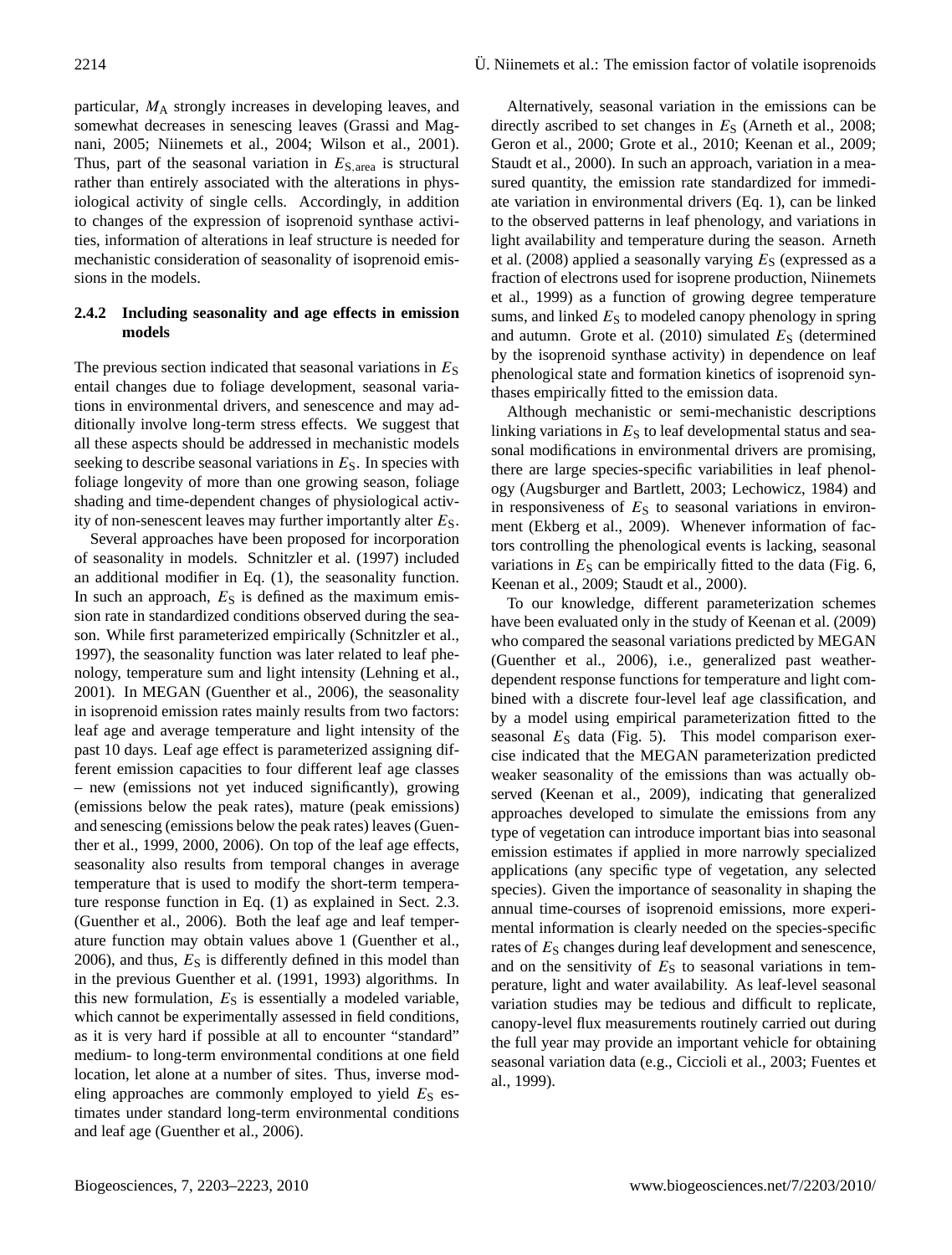## **2.5 Philosophy of consideration of biological factors in models**

The biogenic volatile compound emission modeling community faces the dilemma that – at least for large scale models – a truly mechanistic approach, e.g., like for photosynthesis modeling (Farquhar et al., 1980), is not yet available. All existing concepts start with a plant's (or plant functional unit's) capacity to emit volatiles under predefined standard conditions  $(E<sub>S</sub>)$ , and this capacity is then modified up- and downwards based on a number of multiplicative, empirical functions. Originally,  $E<sub>S</sub>$  was defined as an average emission rate corresponding to arbitrarily defined light intensity and temperature, and emission rates were simulated as the product of  $E<sub>S</sub>$  and functions describing the instantaneous variations in light and temperature (Eq. 1, Guenther et al., 1991, 1993). As the evidence summarized in Sects. 2.1–2.4 demonstrates, it is not enough to consider only the instantaneous variations in environmental drivers, but also the medium- to long-term environmental and biological controls. Contrasting approaches are currently in use to include these longer-term factors in the isoprenoid emission models.

Guenther et al. (1999, 2000, 2006) have considered  $E_S$ at a canopy level as a constant value, and used age-, previous climate and stress dependent multipliers in Eq. (1) to describe the biological effects on the emissions. In Schnitzler et al. (1997) and Lehning et al. (2001), seasonality has been analogously considered as a separate modifier of Eq. (1). In a like manner, Boissard et al. (2008) lumped short and long-term emission controls into a single stochastic emission model. In a simplified way, the emission rate according to these approaches is expressed as:

$$
E = E_S' f \text{ (short-term)} f \text{ (long-term)}, \tag{3}
$$

where  $f$  (short-term) refers to instantaneous temperature, light and  $C_i$  dependencies as in Eq. (1), while  $f$ (long-term) refers to the longer-term dependencies on past temperature  $(T_{\text{past}})$ , light intensity  $(Q_{\text{past}})$  and CO<sub>2</sub> concentration  $(C_{\text{past}})$ and leaf age  $(\Lambda)$ , and  $E_S'$  is the emission rate standardized for all these short to long-term controls.  $T_{\text{past}}, Q_{\text{past}}$  and  $C_{\text{past}}$ each can operate at several time frames to capture day-to-day to seasonal variations and variations during the foliage development (e.g., within-canopy gradients, growth CO<sub>2</sub>). Additional response functions may be needed and are to some extent included (e.g. in MEGAN, Guenther et al., 2006) to consider the effects of various abiotic and biotic stresses on constitutive emissions and predict stress-induced novel emissions (Sect. 2.1).

Differently from this approach, other studies have considered  $E<sub>S</sub>$  as originally defined by Eq. (1), i.e. an average value standardized only for immediate (short-term) variations in environmental drivers. Thus,  $E<sub>S</sub>$  varies in dependence on climatic conditions, leaf age and physiological status and growth  $CO<sub>2</sub>$  environment (Funk et al., 2003; Geron et al., 2000; Gray et al., 2005, 2006; Keenan et al., 2009; Possell et al., 2005; Sharkey et al., 1999). In the latter approach,  $E_S$ vs. medium- to longer-term ( $T_{\text{past}}, Q_{\text{past}}, C_{\text{past}}, \Lambda$ ) dependencies will be developed for isoprenoid emission modeling purposes:

$$
E_S = f \text{ (long-term).} \tag{4}
$$

This approach is analogous to widely used models of carbon gain, where short term responses of photosynthesis to environmental drivers are simulated using process-based models, as a rule, Farquhar et al. (1980) photosynthesis model, while modifications in the capacities of the partial processes are studied using acclimation models (Harley and Baldocchi, 1995; Kull, 2002; Niinemets and Anten, 2009; Wilson et al., 2000a,b).

From a modeling perspective both Eqs. (3) and (4) can be parameterized to predict the emission rates with a similar degree of predicted variance (e.g., Fig. 4). However, there is a clear distinction from the experimental perspective and from the perspective of parameterization of the models. According to Eq. (3),  $E_S$ <sup>'</sup> is standardized not only for immediate fluctuations in environment, but also for longer-term variations, including environmental and leafage-dependent drivers. Thus, one species-specific or canopyspecific value is scaled to different conditions using generalized instantaneous-to-medium-to-long-term environmental algorithms. Equation (3) provides an impression that only one spot measurement is all that is needed. In reality, what is needed is a generalized value that is standardized for variations in all the instantaneous to longer-term factors. In this regard,  $E_S'$  becomes a modeling concept as it is essentially impossible to simultaneously standardize leaf previous environment, leaf age, and stress status to determine a single species-specific value of  $E$  $S_{\rm S}$  in the field. Thus,  $E_{\rm S}^{'}$  must be necessarily derived by inverting the models describing the emission controls at various time-scales.

According to Eq.  $(4)$ ,  $E<sub>S</sub>$  values are considered inherently variable, emphasizing that repeated sampling is needed to describe this inherent variability. As the "variable  $E_S$ " approach separates between the instantaneous effects of light, temperature and internal  $CO<sub>2</sub>$  concentration on the emission rate (Eq. 1) and the leaf-specific capacity for isoprenoid formation  $(E<sub>S</sub>)$  that depends on longer term factors, we encourage the use of this modeling tactic. At any rate, we believe that it is highly important to be aware of these contrasting approaches and also that the emission factors defined by Eqs. (3) and (4) are not the same. With both approaches, the difficulty can be that under field conditions, cumulative weather history, leaf age or "seasonality" factors are often correlated. Thus, care has to be taken to avoid doubleaccounting by adding ever more empirical multipliers into the Guenther-type algorithms or in predicting  $E<sub>S</sub>$  according to Eq. (4).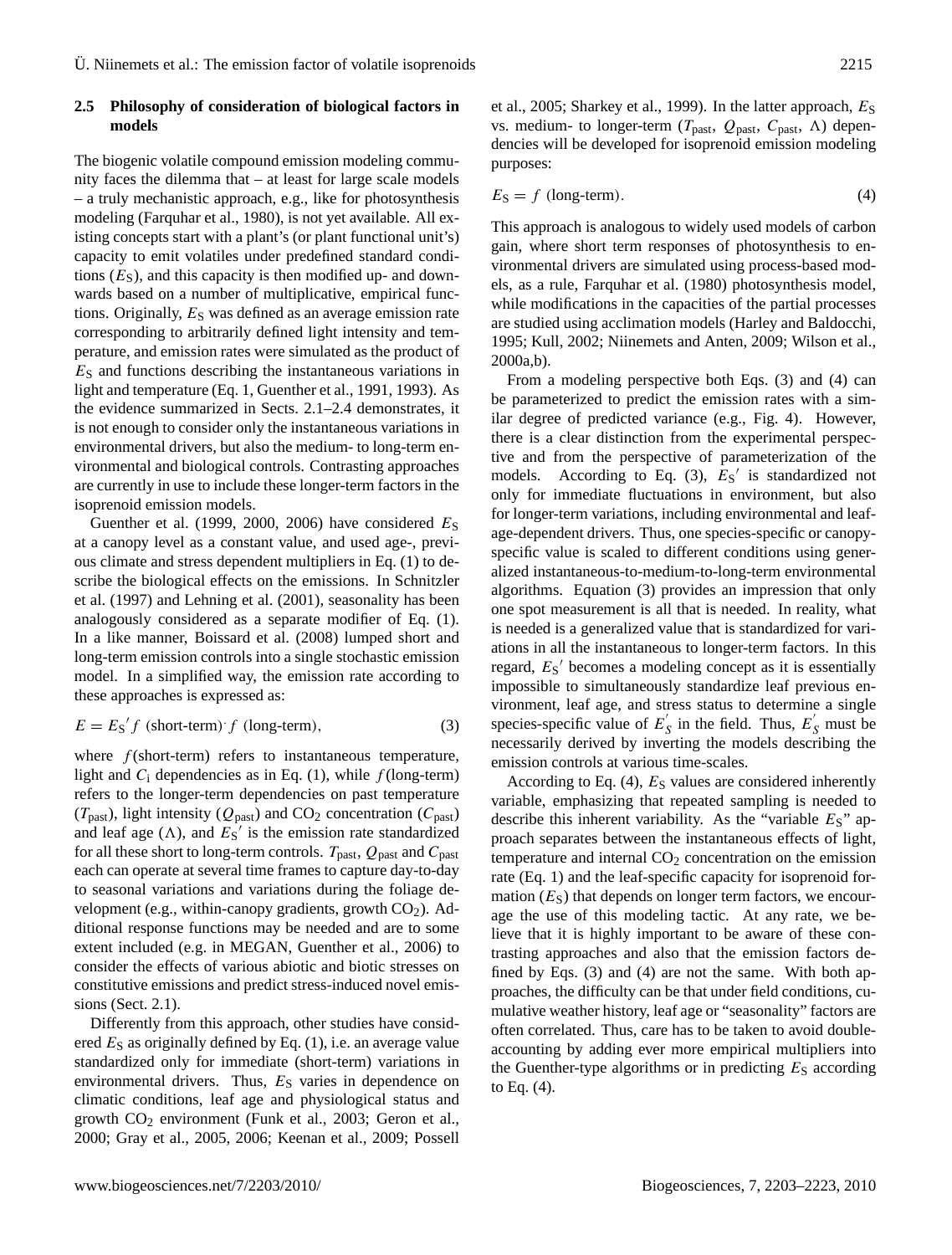### **3 Conclusions and outlook**

A plethora of recent experimental studies has demonstrated that a large number of processes shape variation in  $E<sub>S</sub>$  on timescales from days to decades, overall indicating that the constancy of  $E<sub>S</sub>$  values used from study to study is illusion. These major biological sources of variation in  $E<sub>S</sub>$  values need consideration when examining past experimental and model studies, and the novel information of biological sources of variation in  $E<sub>S</sub>$  needs to be included more efficiently in the emission models. Here, we have synthesized the existing knowledge about dynamics in  $E<sub>S</sub>$ , with the overall aim to reduce the model uncertainties due to stress, environmental variability, seasonality and foliage developmental stage. We admit that all of these effects cannot be included in a straightforward way into large scale models, partially due to our lack of process understanding, partially because this would lead to over-parameterization of such models. Clearly, inclusion of new response functions into existing large-scale predictive models must go hand-in-hand with experimental work testing the importance of specific biological responses and verifying the more complex models under typical natural settings. While studies on surface-atmosphere interactions have to rely on state-of-the-art source/sink distribution of volatile isoprenoids, they also need to progress on some of the known weaknesses regarding their atmospheric oxidation patterns. In chemistry-climate feedback analyses even the best emission model will be of little value if the chemical reaction pathways are insufficiently described. Separation of first and second-order effects should therefore be a research priority, by quantifying sensitivities of isoprenoid emission model responses to increasing complexity of process description in the emission models themselves, as well as quantifying effects on atmospheric composition.

*Acknowledgements.* The authors' studies on BVOC emissions have been funded by the Estonian Ministry of Education and Research (grant SF1090065s07), the Estonian Science Foundation (grant 7645), the US National Science Foundation and the US Environmental Protection Agency, the joint collaborative project between Spanish CSIC and the Estonian Academy of Sciences, the Spanish Government (grants CGL2006-04025/BOS and Consolider-Ingenio Montes CSD2008-00040), the Catalan government (grant SGR2009-458), the Human Frontier Science Programme, the Swedish Research Councils VR and Formas. Alex Guenther, Peter Harley, Paolo Ciccioli, Trevor Keenan, Jürgen Kesselmeier and Manuel Lerdau provided invaluable comments and criticism on the earlier versions of this manuscript.

Edited by: C. Spirig

#### **References**

- Anderson, L. J., Harley, P. C., Monson, R. K., and Jackson, R. B.: Reduction of isoprene emissions from live oak (*Quercus fusiformis*) with oak wilt, Tree Physiol., 20, 1199–1203, 2000.
- Arneth, A., Miller, P. A., Scholze, M., Hickler, T., Schurgers, G., Smith, B., and Prentice, I. C.:  $CO<sub>2</sub>$  inhibition of global terrestrial isoprene emissions: potential implications for atmospheric chemistry, Geophys. Res. Lett., 34, L18813, doi:10.1029/2007GL030615, 2007a.
- Arneth, A., Niinemets, Ü., Pressley, S., Bäck, J., Hari, P., Karl, T., Noe, S., Prentice, I. C., Serça, D., Hickler, T., Wolf, A., and Smith, B.: Process-based estimates of terrestrial ecosystem isoprene emissions: incorporating the effects of a direct CO<sub>2</sub>-isoprene interaction, Atmos. Chem. Phys., 7, 31–53, doi:10.5194/acp-7-31-2007, 2007b.
- Arneth, A., Schurgers, G., Hickler, T., and Miller, P. A.: Effects of species composition, land surface cover,  $CO<sub>2</sub>$  concentration and climate on isoprene emissions from European forests, Plant Biol., 10, 150–152, 2008.
- Arneth, A. and Niinemets, Ü.: Induced BVOCs: how to bug our models?, Trends Plant Sci., 15, 118–125, 2010.
- Asner, G. P., Wessman, C. A., and Archer, S.: Scale dependence of absorption of photosynthetically active radiation in terrestrial ecosystems, Ecol. Appl., 8, 1003–1021, 1998.
- Augsburger, C. K. and Bartlett, E. A.: Differences in leaf phenology between juvenile and adult trees in a temperate deciduous forest, Tree Physiol., 23, 517–525, 2003.
- Baldocchi, D. D., Wilson, K. B., and Gu, L.: How the environment, canopy structure and canopy physiological functioning influence carbon, water and energy fluxes of a temperate broadleaved deciduous forest – an assessment with the biophysical model CANOAK, Tree Physiol., 22, 1065–1077, 2002.
- Baraldi, R., Rapparini, F., Oechel, W. C., Hastings, S. J., Bryant, P., Cheng, Y. F., and Miglietta, F.: Monoterpene emission responses to elevated  $CO<sub>2</sub>$  in a Mediterranean-type ecosystem, New Phytol., 161, 17–21, 2004.
- Bargali, S. S. and Singh, R. P.: *Pinus patula* plantations in Kumaun Himalaya. I. Dry matter dynamics, J. Trop. For. Sci., 9, 526–535, 1997.
- Beauchamp, J., Wisthaler, A., Hansel, A., Kleist, E., Miebach, M., Niinemets, U., Schurr, U., and Wildt, J.: Ozone induced emissions of biogenic VOC from tobacco: relations between ozone uptake and emission of LOX products, Plant Cell Environ., 28, 1334-1343, 2005.
- Bertin, N. and Staudt, M.: Effect of water stress on monoterpene emissions from young potted holm oak (*Quercus ilex* L.) trees, Oecologia, 107, 456–462, 1996.
- Bertin, N., Staudt, M., Hansen, U., Seufert, G., Ciccioli, P., Foster, P., Fugit, J. L., and Torres, L.: Diurnal and seasonal course of monoterpene emissions from *Quercus ilex* (L.) under natural conditions – applications of light and temperature algorithms, Atmos. Environ., 31, 135–144, 1997.
- Blanch, J.-S., Peñuelas, J., and Llusià, J.: Sensitivity of terpene emissions to drought and fertilization in terpene-storing *Pinus halepensis* and non-storing *Quercus ilex*, Physiol. Plant., 131, 211–225, 2007.
- Blanch, J.-S., Noe, S. M., Niinemets, U., and Peñuelas, J.: Control of plant monoterpene emissions by instantaneous and historical temperatures, J. Environ. Biol., in press, 2010.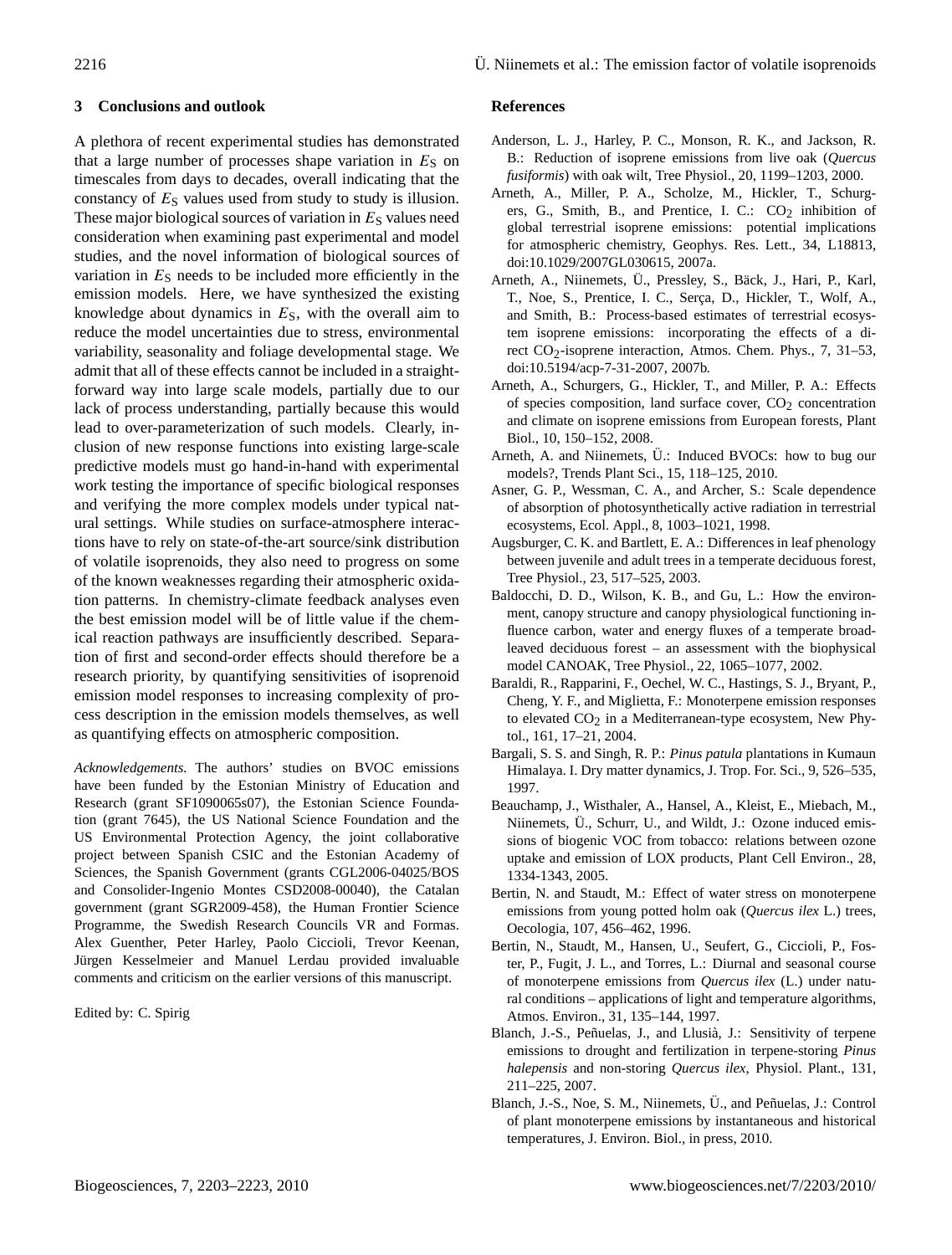- Boissard, C., Cao, X. L., Juan, C. Y., Hewitt, C. N., and Gallagher, M.: Seasonal variations in VOC emission rates from gorse (*Ulex europaeus*), Atmos. Environ., 35, 917–927, 2001.
- Boissard, C., Chervier, F., and Dutot, A. L.: Assessment of high (diurnal) to low (seasonal) frequency variations of isoprene emission rates using a neural network approach, Atmos. Chem. Phys., 8, 2089–2101, doi:10.5194/acp-8-2089-2008, 2008.
- Brilli, F., Barta, C., Fortunati, A., Lerdau, M., Loreto, F., and Centritto, M.: Response of isoprene emission and carbon metabolism to drought in white poplar (*Populus alba*) saplings, New Phytol., 175, 244–254, 2007.
- Brilli, F., Ciccioli, P., Frattoni, M., Prestininzi, M., Spanedda, A. F., and Loreto, F.: Constitutive and herbivore-induced monoterpenes emitted by *Populus x euroamericana* leaves are key volatiles that orient *Chrysomela populi* beetles, Plant Cell Environ., 32, 542–552, 2009.
- Brooks, J. R., Hinckley, T. M., and Sprugel, D. G.: Acclimation responses of mature *Abies amabilis* sun foliage to shading, Oecologia, 100, 316–324, 1994.
- Buckley, P. T.: Isoprene emissions from a Florida scrub oak species grown in ambient and elevated carbon dioxide, Atmos. Environ., 35, 631–634, 2001.
- Centritto, M., Nascetti, P., Petrilli, L., Raschi, A., and Loreto, F.: Profiles of isoprene emission and photosynthetic parameters in hybrid poplars exposed to free-air CO<sub>2</sub> enrichment, Plant Cell Environ., 27, 403–412, 2004.
- Chen, F., Al-Ahmad, H., Joyce, B., Zhao, N., Kollner, T. G., De- ¨ genhardt, J., and Stewart Jr., C. N.: Within-plant distribution and emission of sesquiterpenes from *Copaifera officinalis*, Plant Physiol. Bioch., 47, 1017–1023, 2009.
- Ciccioli, P., Fabozzi, C., Brancaleoni, E., Cecinato, A., Frattoni, M., Loreto, F., Kesselmeier, J., Schäfer, L., Bode, K., Torres, L., and Fugit, J.-L.: Use of the isoprene algorithm for predicting the monoterpene emission from the Mediterranean holm oak *Quercus ilex* L.: performance and limits of this approach, J. Geophys. Res., 102, 23319–23328, 1997.
- Ciccioli, P., Brancaleoni, E., Frattoni, M., Brachetti, A., Marta, S., Loreto, F., Seufert, G., Vitullo, M., Tirone, G., Manca, G., and Valentini, R.: Daily and seasonal variations of monoterpene emissions from an evergreen oak (*Quercus ilex* L.) forest of southern Europe, in: A changing atmosphere: Proceedings of the 8th European symposium on the physico-chemical behaviour of atmospheric pollutants, edited by: Raes, F., Angeletti, G., and Hjorth, J., European Commission, DG Research and Joint Research Center, Ispra, 5 pp., 2001.
- Ciccioli, P., Brancaleoni, E., Frattoni, M., Marta, S., Brachetti, A., Vitullo, M., Tirone, G., and Valentini, R.: Relaxed eddy accumulation, a new technique for measuring emission and deposition fluxes of volatile organic compounds by capillary gas chromatography and mass spectrometry, J. Chromatogr. A, 985, 283–296, 2003.
- Cinege, G., Louis, S., Hänsch, R., and Schnitzler, J.-P.: Regulation of isoprene synthase promoter by environmental and internal factors, Plant Mol. Biol., 69, 593–604, 2009.
- Claeys, M., Graham, B., Vas, G., Wang, W., Vermeylen, R., Pashynska, V., Cafmeyer, J., Guyon, P., Andreae, M. O., Artaxo, P., and Maenhaut, W.: Formation of secondary organic aerosols through photooxidation of isoprene, Science, 303, 1173–1176, 2004.
- Constable, J. V. H., Litvak, M. E., Greenberg, J. P., and Monson, R. K.: Monoterpene emission from coniferous trees in response to elevated  $CO<sub>2</sub>$  concentration and climate warming, Global Change Biol., 5, 255–267, 1999.
- Curci, G., Beekmann, M., Vautard, R., Smiatek, G., Steinbrecher, R., Theloke, J., and Friedrich, R.: Modelling study of the impact of isoprene and terpene biogenic emissions on European ozone levels, Atmos. Environ., 43, 1444–1455, 2009.
- Dicke, M. and Baldwin, I. T.: The evolutionary context for herbivore-induced plant volatiles: beyond the "cry for help", Trends Plant Sci., 15, 167–175, 2010.
- Ekberg, A., Arneth, A., Hakola, H., Hayward, S., and Holst, T.: Isoprene emission from wetland sedges, Biogeosciences, 6, 601– 613, doi:10.5194/bg-6-601-2009, 2009.
- Fall, R., Karl, T., Hansel, A., Jordan, A., and Lindinger, W.: Volatile organic compounds emitted after leaf wounding: on-line analysis by proton-transfer-reaction mass spectrometry, J. Geophys. Res., 104, 15963–15974, 1999.
- Fang, C., Monson, R. K., and Cowling, E. B.: Isoprene emission, photosynthesis, and growth in sweetgum (*Liquidambar styraciflua*) seedlings exposed to short- and long-term drying cycles, Tree Physiol., 16, 441–446, 1996.
- Fares, S., Barta, C., Brilli, F., Centritto, M., Ederli, L., Ferranti, F., Pasqualini, S., Reale, L., Tricoli, D., and Loreto, F.: Impact of high ozone on isoprene emission, photosynthesis and histology of developing *Populus alba* leaves directly or indirectly exposed to the pollutant, Physiol. Plant., 128, 456–465, 2006.
- Fares, S., Brilli, F., Noguès, I., Velikova, V., Tsonev, T., Dagli, S., and Loreto, F.: Isoprene emission and primary metabolism in *Phragmites australis* grown under different phosphorus levels, Plant Biol., 10, 38–43, 2008.
- Farquhar, G. D., von Caemmerer, S., and Berry, J. A.: A biochemical model of photosynthetic  $CO<sub>2</sub>$  assimilation in leaves of  $C<sub>3</sub>$ species, Planta, 149, 78–90, 1980.
- Farquhar, G. D. and von Caemmerer, S.: Modeling of photosynthetic response to environmental conditions, in: Physiological Plant Ecology, edited by: Lange, O. L., Nobel, P. S., Osmond, C. B., and Ziegler, H., Encyclopedia of plant physiology, 12B, Springer-Verlag, Berlin, 549–588, 1982.
- Fischbach, R. J., Staudt, M., Zimmer, I., Rambal, S., and Schnitzler, J. P.: Seasonal pattern of monoterpene synthase activities in leaves of the evergreen tree *Quercus ilex*, Physiol. Plant., 114, 354–360, 2002.
- Flexas, J. and Medrano, H.: Drought-inhibition of photosynthesis in C3 plants: stomatal and non-stomatal limitations revisited, Ann. Bot., 89, 183–189, 2002.
- Fortunati, A., Barta, C., Brilli, F., Centritto, M., Zimmer, I., Schnitzler, J.-P., and Loreto, F.: Isoprene emission is not temperaturedependent during and after severe drought-stress: a physiological and biochemical analysis, Plant J., 55, 687–697, 2008.
- Fowler, D., Pilegaard, K., Sutton, M. A., Ambus, P., Raivonen, M., Duyzer, J., Simpson, D., Fagerli, H., Fuzzi, S., Schjoerring, J. K., Granier, C., Neftel, A., Isaksen, I. S. A., Laj, P., Maione, M., Monks, P. S., Burkhardt, J., Daemmgen, U., Neirynck, J., Personne, E., Wichink-Kruit, R., Butterbach-Bahl, K., Flechard, C., Tuovinen, J. P., Coyle, M., Gerosa, G., Loubet, B., Altimir, N., Gruenhage, L., Ammann, C., Cieslik, S., Paoletti, E., Mikkelsen, T. N., Ro-Poulsen, H., Cellier, P., Cape, J. N., Horváth, L., Loreto, F., Niinemets, Ü., Palmer, P. I., Rinne, J., Misztal, P.,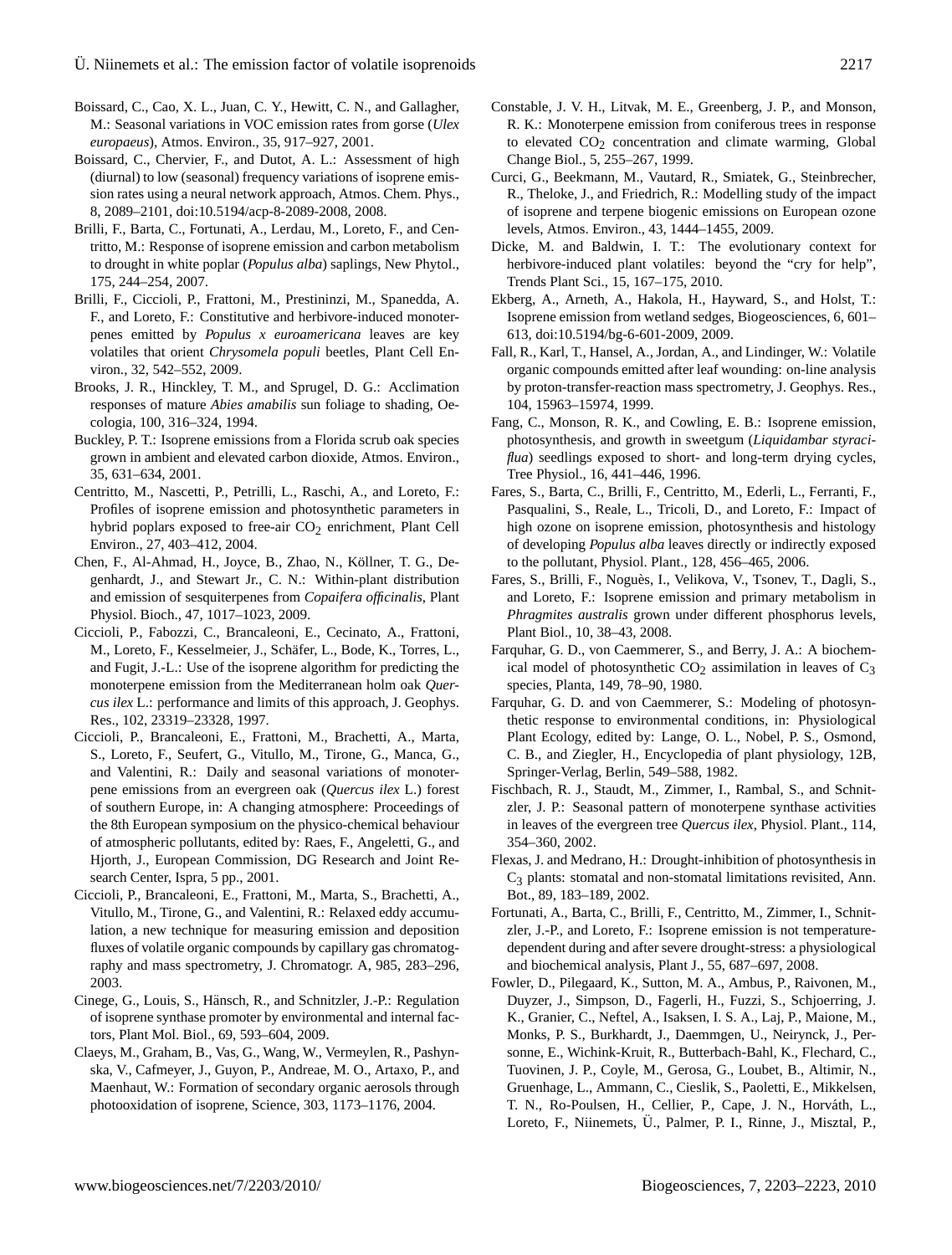Nemitz, E., Nilsson, D., Pryor, S., Gallagher, M. W., Vesala, T., Skiba, U., Brüggemann, N., Zechmeister-Boltenstern, S., Williams, J., O'Dowd, C., Facchini, M. C., de Leeuw, G., Flossman, A., Chaumerliac, N., and Erisman, J. W.: Atmospheric composition change: ecosystems – atmosphere interactions, Atmos. Environ., 43, 5193–5267, 2009.

- Fracheboud, Y., Luquez, V., Björkén, L., Sjödin, A., Tuominen, H., and Jansson, S.: The control of autumn senescence in European aspens (*Populus tremula*), Plant Physiol., 149, 1982–1991, doi:10.1104/pp.1108.133249, 2009.
- Fuentes, J. D. and Wang, D.: On the seasonality of isoprene emissions from a mixed temperate forest, Ecol. Appl., 9, 1118–1131, 1999.
- Fuentes, J. D., Wang, D., and Gu, L.: Seasonal variations in isoprene emissions from a boreal aspen forest, J. Appl. Meteorol., 38, 855–869, 1999.
- Funk, J. L., Jones, C. G., and Lerdau, M. T.: Defoliation effects on isoprene emission from *Populus deltoides*, Oecologia, 118, 333–339, 1999.
- Funk, J. L., Jones, C. G., Baker, C. J., Fuller, H. M., Giardina, C. P., and Lerdau, M. T.: Diurnal variation in the basal emission rate of isoprene, Ecol. Appl., 13, 269–278, 2003.
- Geron, C., Guenther, A., Sharkey, T., and Arnts, R. R.: Temporal variability in basal isoprene emission factor, Tree Physiol., 20, 799–805, 2000.
- Gholz, H. L., Vogel, S. A., Cropper Jr., W. P., McKelvey, K., Ewel, K. C., Teskey, R. O., and Curran, P. J.: Dynamics of canopy structure and light interception in *Pinus elliottii* stands, North Florida, Ecol. Monogr., 61, 33–51, 1991.
- Grassi, G. and Magnani, F.: Stomatal, mesophyll conductance and biochemical limitations to photosynthesis as affected by drought and leaf ontogeny in ash and oak trees, Plant Cell Environ., 28, 834–849, 2005.
- Grassi, G., Vicinelli, E., Ponti, F., Cantoni, L., and Magnani, F.: Seasonal and interannual variability of photosynthetic capacity in relation to leaf nitrogen in a deciduous forest plantation in northern Italy, Tree Physiol., 25, 349–360, 2005.
- Gray, D. W., Goldstein, A. H., and Lerdau, M. T.: The influence of light environment on photosynthesis and basal methylbutenol emission from *Pinus ponderosa*, Plant Cell Environ., 28, 1463– 1474, 2005.
- Gray, D. W., Goldstein, A. H., and Lerdau, M.: Thermal history regulates methylbutenol basal emission rate in *Pinus ponderosa*, Plant Cell Environ., 29, 1298–1308, 2006.
- Grinspoon, J., Bowman, W. D., and Fall, R.: Delayed onset of isoprene emission in developing velvet bean (*Mucuna* sp.) leaves, Plant Physiol., 97, 170–174, 1991.
- Grote, R., Mayrhofer, S., Fischbach, R. J., Steinbrecher, R., Staudt, M., and Schnitzler, J.-P.: Process-based modelling of isoprenoid emissions from evergreen leaves of *Quercus ilex* L., Atmos. Environ., 40, S152–S165, 2006.
- Grote, R., Lavoir, A.-V., Rambal, S., Staudt, M., Zimmer, I., and Schnitzler, J.-P.: Modelling the drought impact on monoterpene fluxes from an evergreen Mediterranean forest canopy, Oecologia, 160, 213–223, 2009.
- Grote, R., Keenan, T., Lavoir, A.-V., and Staudt, M.: Process-based simulation of seasonality and drought stress in monoterpene emission models, Biogeosciences, 7, 257–274, doi:10.5194/bg-7-257-2010, 2010.
- Guenther, A. B., Monson, R. K., and Fall, R.: Isoprene and monoterpene emission rate variability: observations with *Eucalyptus* and emission rate algorithm development, J. Geophys. Res., 96, 10799–10808, 1991.
- Guenther, A. B., Zimmerman, P. R., Harley, P. C., Monson, R. K., and Fall, R.: Isoprene and monoterpene emission rate variability: model evaluations and sensitivity analyses, J. Geophys. Res., 98, 12609–12617, 1993.
- Guenther, A., Zimmerman, P. R., and Wildermuth, M.: Natural volatile organic compound emission rates for US woodland landscapes, Atmos. Environ., 28, 1197–1210, 1994.
- Guenther, A., Hewitt, C. N., Erickson, D., Fall, R., Geron, C., Graedel, T., Harley, P., Klinger, L., Lerdau, M., McKay, W. A., Pierce, T., Scholes, B., Steinbrecher, R., Tallamraju, R., Taylor, J., and Zimmerman, P.: A global model of natural volatile compound emissions, J. Geophys. Res., 100, 8873–8892, 1995.
- Guenther, A.: Modeling biogenic volatile organic compound emissions to the atmosphere, in: Reactive hydrocarbons in the atmosphere, edited by: Hewitt, C. N., Academic Press, San Diego, 41–94, 1999.
- Guenther, A., Baugh, B., Brasseur, G., Greenberg, J., Harley, P., Klinger, L., Serça, D., and Vierling, L.: Isoprene emission estimates and uncertainties for the Central African EXPRESSO study domain, J. Geophys. Res.-Atmos., 104, 30625–30639, 1999.
- Guenther, A., Geron, C., Pierce, T., Lamb, B., Harley, P., and Fall, R.: Natural emissions of non-methane volatile organic compounds, carbon monoxide, and oxides of nitrogen from North America, Atmos. Environ., 34, 2205–2230, 2000.
- Guenther, A., Karl, T., Harley, P., Wiedinmyer, C., Palmer, P. I., and Geron, C.: Estimates of global terrestrial isoprene emissions using MEGAN (Model of Emissions of Gases and Aerosols from Nature), Atmos. Chem. Phys., 6, 3181–3210, doi:10.5194/acp-6- 3181-2006, 2006.
- Gutschick, V. P.: Plant acclimation to elevated  $CO<sub>2</sub>$  from simple regularities to biogeographic chaos, Ecol. Model., 200, 433–451, 2007.
- Hall, A. E.: Breeding for heat tolerance, in: Blant breeding reviews, edited by: Janick, J., John Wiley & Sons, New York, 129–168, 1992.
- Hällgren, J.-E., Strand, M., and Lundmark, T.: Temperature stress, in: Physiology of trees, edited by: Raghavendra, A. S., John Wiley & Sons Inc., New-York, 301–335, 1991.
- Hamerlynck, E. P. and Knapp, A. K.: Leaf-level responses to light and temperature in two co-occurring *Quercus* (*Fagaceae*) species: implications for tree distribution patterns, Forest Ecol. Manage., 68, 149–159, 1994.
- Hanna, S. R., Russell, A. G., Wilkinson, J. G., Vukovich, J., and Hansen, D. A.: Monte Carlo estimation of uncertainties in BEIS3 emission outputs and their effects on uncertainties in chemical transport model predictions, J. Geophys. Res.-Atmos., 110, D01302, doi:10.1029/2004JD004986, 2005.
- Hanson, D. T. and Sharkey, T. D.: Rate of acclimation of the capacity for isoprene emission in response to light and temperature, Plant Cell Environ., 24, 937–946, 2001a.
- Hanson, D. T. and Sharkey, T. D.: Effect of growth conditions on isoprene emission and other thermotolerance-enhancing compounds, Plant Cell Environ., 24, 929–936, 2001b.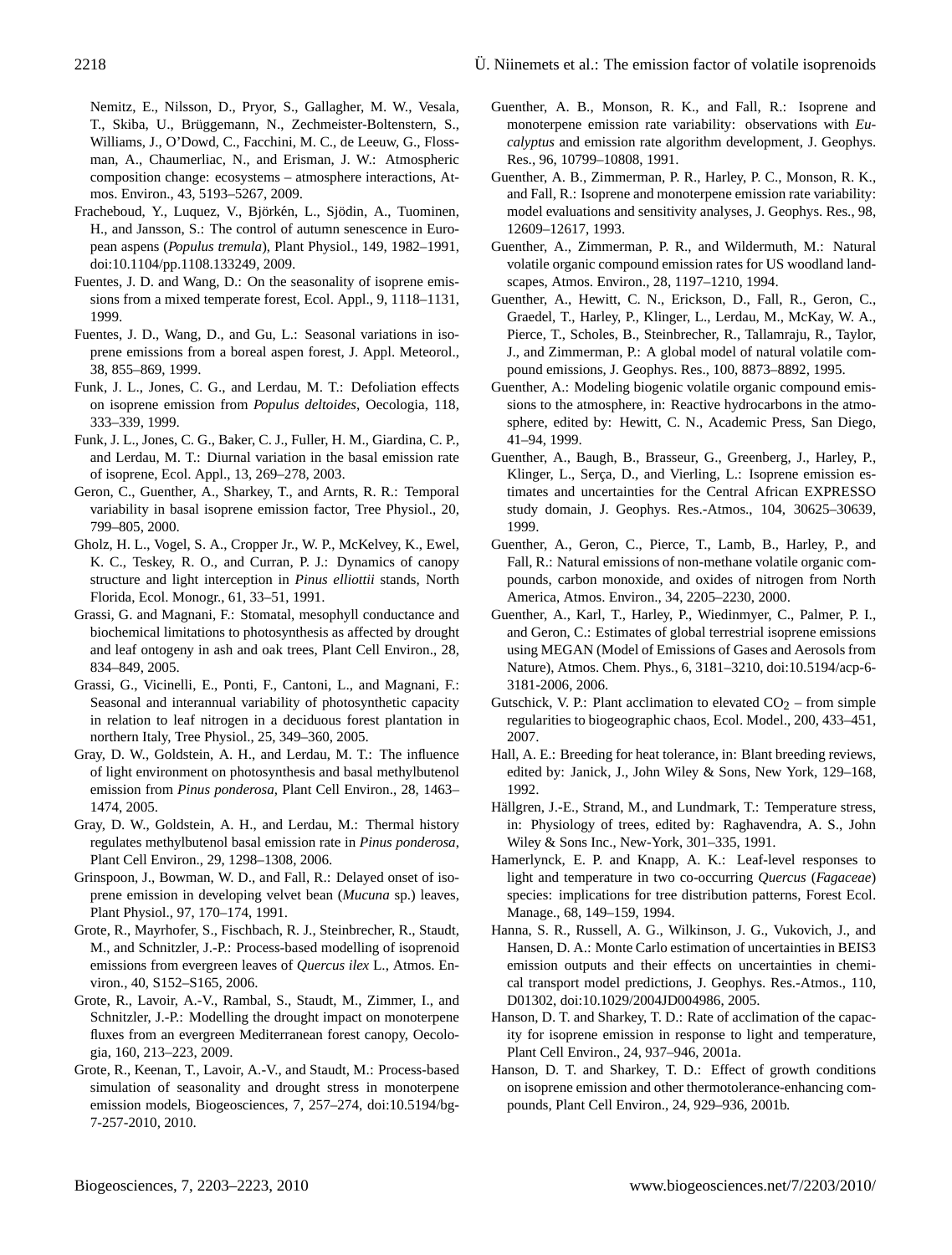- Hargreaves, P. R., Leidi, A., Grubb, H. J., Howe, M. T., and Mugglestone, M. A.: Local and seasonal variations in atmospheric nitrogen dioxide levels at Rothamsted, UK, and relationships with meteorological conditions, Atmos. Environ., 34, 843–853, 2000.
- Harley, P. C., Litvak, M. E., Sharkey, T. D., and Monson, R. K.: Isoprene emission from velvet bean leaves. Interactions among nitrogen availability, growth photon flux density, and leaf development, Plant Physiol., 105, 279–285, 1994.
- Harley, P. C. and Baldocchi, D. D.: Scaling carbon dioxide and water vapour exchange from leaf to canopy in a deciduous forest. I. Leaf model parametrization, Plant Cell Environ., 18, 1146– 1156, 1995.
- Harley, P., Guenther, A., and Zimmerman, P.: Effects of light, temperature and canopy position on net photosynthesis and isoprene emission from sweetgum (*Liquidambar styraciflua*) leaves, Tree Physiol., 16, 25–32, 1996.
- Harley, P., Guenther, A., and Zimmerman, P.: Environmental controls over isoprene emission in deciduous oak canopies, Tree Physiol., 17, 705–714, 1997.
- Heald, C. L., Henze, D. K., Horowitz, L. W., Feddema, J., Lamarque, J.-F., Guenther, A., Hess, P. G., Vitt, F., Seinfeld, J. H., Goldstein, A. H., and Fung, I.: Predicted change in global secondary organic aerosol concentrations in response to future climate, emissions, and land use change, J. Geophys. Res.-Atmos., 113, D05211, doi:10.1029/2007JD009092, 2008.
- Heald, C. L., Wilkinson, M. J., Monson, R. K., Alo, C. A., Wang, G., and Guenther, A.: Response of isoprene emission to ambient CO<sub>2</sub> changes and implications for global budgets, Global Change Biol., 15, 1127–1140, 2009.
- Heiden, A. C., Kobel, K., Langebartels, C., Schuh-Thomas, G., and Wildt, J.: Emissions of oxygenated volatile organic compounds from plants. Part I: Emissions from lipoxygenase activity, J. Atmos. Chem., 45, 143–172, 2003.
- Holopainen, J. K. and Gershenzon, J.: Multiple stress factors and the emission of plant VOCs, Trends Plant Sci., 15, 176–184, 2010.
- Huber, D. P. W., Philippe, R. N., Godard, K.-A., Sturrock, R. N., and Böhlmann, J.: Characterization of four terpene synthase cDNAs from methyl jasmonate-induced Douglas-fir, *Pseudotsuga menziesii*, Phytochemistry, 66, 1427–1439, 2005.
- Juuti, S., Arey, J., and Atkinson, R.: Monoterpene emission rate measurements from a Monterey pine, J. Geophys. Res., 95, 7515–7519, 1990.
- Kanakidou, M., Seinfeld, J. H., Pandis, S. N., Barnes, I., Dentener, F. J., Facchini, M. C., Van Dingenen, R., Ervens, B., Nenes, A., Nielsen, C. J., Swietlicki, E., Putaud, J. P., Balkanski, Y., Fuzzi, S., Horth, J., Moortgat, G. K., Winterhalter, R., Myhre, C. E. L., Tsigaridis, K., Vignati, E., Stephanou, E. G., and Wilson, J.: Organic aerosol and global climate modelling: a review, Atmos. Chem. Phys., 5, 1053–1123, doi:10.5194/acp-5-1053-2005, 2005.
- Karl, T., Guenther, A., Turnipseed, A., Patton, E. G., and Jardine, K.: Chemical sensing of plant stress at the ecosystem scale, Biogeosciences, 5, 1287–1294, doi:10.5194/bg-5-1287-2008, 2008.
- Karl, M., Guenther, A., Köble, R., Leip, A., and Seufert, G.: A new European plant-specific emission inventory of biogenic volatile organic compounds for use in atmospheric transport models, Biogeosciences, 6, 1059–1087, doi:10.5194/bg-6-1059-2009, 2009.
- Keenan, T., Niinemets, Ü., Sabate, S., Gracia, C., and Peñuelas, J.: Seasonality of monoterpene emission potentials in *Quercus ilex* and *Pinus pinea*: Implications for regional BVOC emissions modelling, J. Geophys. Res.-Atmos., 114, D22202, doi:10.1029/2009JD011904, 2009.
- Keskitalo, J., Bergquist, G., Gardeström, P., and Jansson, S.: A cellular timetable of autumn senescence, Plant Physiol., 139, 1635– 1648, 2005.
- Kesselmeier, J., Bode, K., Hofmann, U., Müller, H., Schäfer, L., Wolf, A., Ciccioli, P., Brancaleoni, E., Cecinato, A., Frattoni, M., Foster, P., Ferrari, C., Jacob, V., Fugit, J. L., Dutaur, L., Simon, V., and Torres, L.: Emission of short chained organic acids, aldehydes and monoterpenes from *Quercus ilex* L. and *Pinus pinea* L. in relation to physiological activities, carbon budget and emission algorithms, Atmos. Environ., 31, 119–133, 1997.
- Kesselmeier, J., Bode, K., Schäfer, L., Schebeske, G., Wolf, A., Brancaleoni, E., Cecinato, A., Ciccioli, P., Frattoni, M., Dutaur, L., Fugit, J. L., Simon, V., and Torres, L.: Simultaneous field measurements of terpene and isoprene emissions from two dominant Mediterranean oak species in relation to a north American species, Atmos. Environ., 32, 1947–1953, 1998.
- Kim, J. C.: Factors controlling natural VOC emissions in a southeastern US pine forest, Atmos. Environ., 35, 3279–3292, 2001.
- Kuhn, U., Rottenberger, S., Biesenthal, T., Wolf, A., Schebeske, G., Ciccioli, P., and Kesselmeier, J.: Strong correlation between isoprene emission and gross photosynthetic capacity during leaf phenology of the tropical tree species *Hymenaea courbaril* with fundamental changes in volatile organic compounds emission composition during early leaf development, Plant Cell Environ., 27, 1469-1485, 2004.
- Kull, O.: Acclimation of photosynthesis in canopies: models and limitations, Oecologia, 133, 267–279, 2002.
- Kulmala, M., Suni, T., Lehtinen, K. E. J., Dal Maso, M., Boy, M., Reissell, A., Rannik, Ü., Aalto, P., Keronen, P., Hakola, H., Bäck, J., Hoffmann, T., Vesala, T., and Hari, P.: A new feedback mechanism linking forests, aerosols, and climate, Atmos. Chem. Phys., 4, 557–562, doi:10.5194/acp-4-557-2004, 2004.
- Lamb, B., Gay, D., Westberg, H., and Pierce, T.: A biogenic hydrocarbon emission inventory for the USA using a simple forest canopy model, Atmos. Environ., 27A, 1673–1690, 1993.
- Lavoir, A.-V., Staudt, M., Schnitzler, J. P., Landais, D., Massol, F., Rocheteau, A., Rodriguez, R., Zimmer, I., and Rambal, S.: Drought reduced monoterpene emissions from the evergreen Mediterranean oak *Quercus ilex*: results from a throughfall displacement experiment, Biogeosciences, 6, 1167–1180, doi:10.5194/bg-6-1167-2009, 2009.
- Lechowicz, M. J.: Why do temperate deciduous trees leaf out at different times? Adaptations and ecology of forest communities, Am. Nat., 124, 821–842, 1984.
- Lehning, A., Zimmer, W., Zimmer, I., and Schnitzler, J. P.: Modeling of annual variations of oak (*Quercus robur* L.) isoprene synthase activity to predict isoprene emission rates, J. Geophys. Res., 106, 3157–3166, 2001.
- Lenz, R., Selige, T., and Seufert, G.: Scaling up the biogenic emissions from test sites at Castelporziano, Atmos. Environ., 31, 239– 250, 1997.
- Lerdau, M., Litvak, M., and Monson, R.: Monoterpenes and the growth-differentiation balance hypothesis, Tree, 9, 58–61, 1994.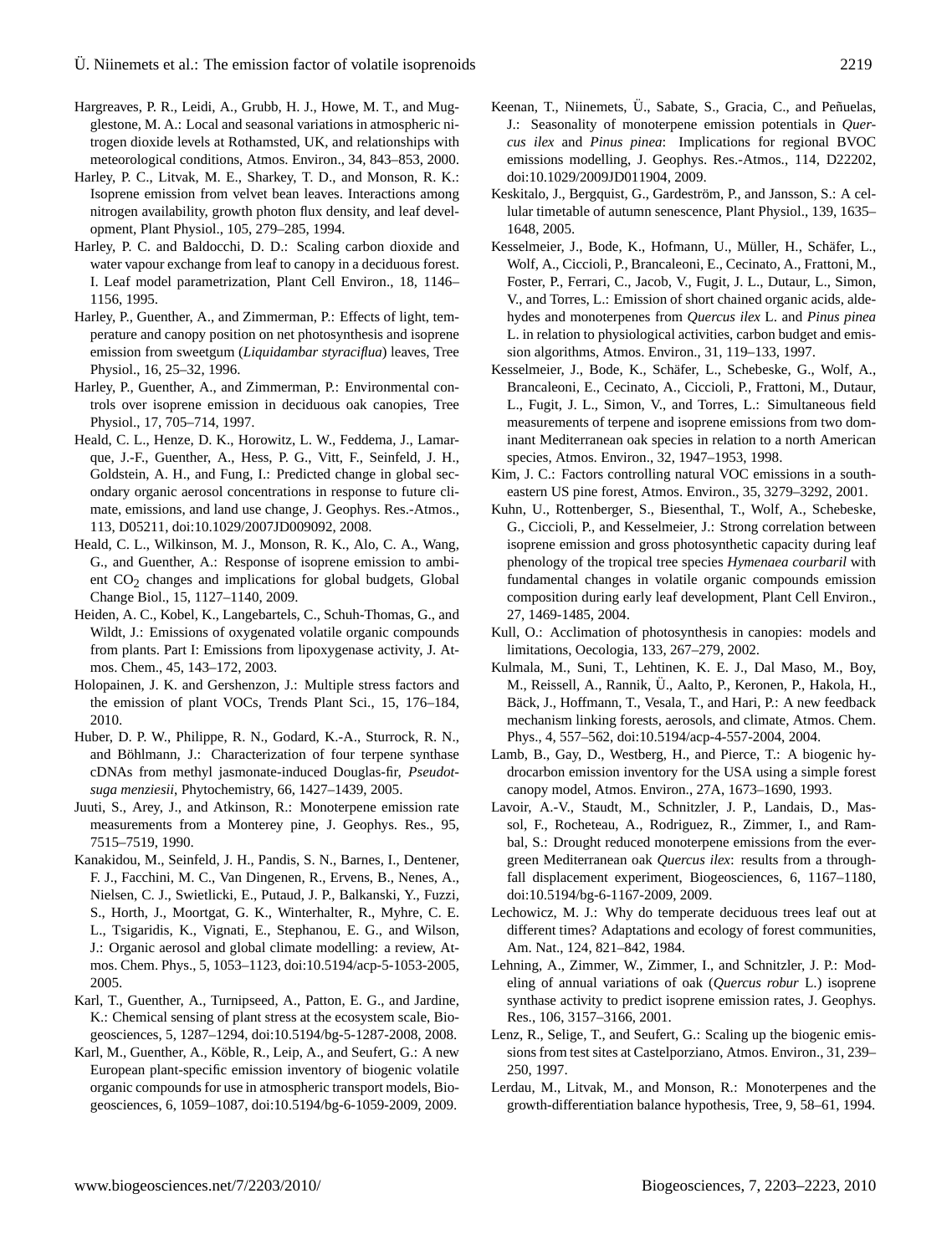- Lerdau, M., Matson, P., Fall, R., and Monson, R.: Ecological controls over monoterpene emissions from Douglas-fir (*Pseudotsuga menziesii*), Ecology, 76, 2640–2647, 1995.
- Li, D., Chen, Y., Shi, Y., He, X., and Chen, X.: Impact of elevated  $CO<sub>2</sub>$  and  $O<sub>3</sub>$  concentrations on biogenic volatile organic compounds emissions from *Ginkgo biloba*, B. Environ. Contam. Tox., 82, 473–477, 2009.
- Litvak, M. E., Loreto, F., Harley, P. C., Sharkey, T. D., and Monson, R. K.: The response of isoprene emission rate and photosynthetic rate to photon flux and nitrogen supply in aspen and white oak trees, Plant Cell Environ., 19, 549–559, 1996.
- Litvak, M. E. and Monson, R. K.: Patterns of induced and constitutive monoterpene production in conifer needles in relation to insect herbivory, Oecologia, 114, 531–540, 1998.
- Litvak, M. E., Constable, J. V. H., and Monson, R. K.: Supply and demand processes as controls over needle monoterpene synthesis and concentration in Douglas fir [*Pseudotsuga menziesii* (Mirb.) Franco], Oecologia, 132, 382–391, 2002.
- Llorens, L., Llusià, J., Murchie, E. H., Peñuelas, J., and Beerling, D. J.: Monoterpene emissions and photoinhibition of "living fossil" trees grown under  $CO<sub>2</sub>$  enrichment in a simulated Cretaceous polar environment, J. Geophys. Res.-Biogeo., 114, G01005, doi:10.1029/2008JG000802, 2009.
- Llusià, J. and Peñuelas, J.: Changes in terpene content and emission in potted Mediterranean woody plants under severe drought, Can. J. Bot., 76, 1366–1373, 1998.
- Llusià, J. and Peñuelas, J.: Seasonal patterns of terpene content and emission from seven Mediterranean woody species in field conditions, Am. J. Bot., 87, 133–140, 2000.
- Llusià, J., Peñuelas, J., and Gimeno, B. S.: Seasonal and speciesspecific response of VOC emissions by Mediterranean woody plant to elevated ozone concentrations, Atmos. Environ., 36, 3931–3938 2002.
- Llusià, J., Peñuelas, J., Alessio, G. A., and Ogaya, R.: Speciesspecific, seasonal and inter-annual changes in foliar terpene emission rates in *Phillyrea latifolia* L. and *Quercus ilex* L. submitted to rain exclusion in the Prades mountains (Catalonia), Russ. J. Plant. Physiol., in press, 2010.
- Loivamäki, M., Louis, S., Cinege, G., Zimmer, I., Fischbach, R. J., and Schnitzler, J.-P.: Circadian rhythms of isoprene biosynthesis in grey poplar leaves, Plant Physiol., 143, 540–551, 2007.
- Loreto, F. and Sharkey, T. D.: Isoprene emission by plants is affected by transmissible wound signals, Plant Cell Environ., 16, 563–570, 1993.
- Loreto, F., Förster, A., Dürr, M., Csiky, O., and Seufert, G.: On the monoterpene emission under heat stress and on the increased thermotolerance of leaves of *Quercus ilex* L. fumigated with selected monoterpenes, Plant Cell Environ., 21, 101–107, 1998.
- Loreto, F., Nascetti, P., Graverini, A., and Mannozzi, M.: Emission and content of monoterpenes in intact and wounded needles of the Mediterranean pine, *Pinus pinea*, Funct. Ecol., 14, 589–595, 2000.
- Loreto, F., Fischbach, R. J., Schnitzler, J. P., Ciccioli, P., Brancaleoni, E., Calfapietra, C., and Seufert, G.: Monoterpene emission and monoterpene synthase activities in the Mediterranean evergreen oak *Quercus ilex* L. grown at elevated CO<sub>2</sub>, Global Change Biol., 7, 709–717, 2001.
- Loreto, F. and Velikova, V.: Isoprene produced by leaves protects the photosynthetic apparatus against ozone damage, quenches

ozone products, and reduces lipid peroxidation of cellular membranes, Plant Physiol., 127, 1781–1787, 2001.

- Loreto, F., Pinelli, P., Manes, F., and Kollist, H.: Impact of ozone on monoterpene emissions and evidence for an isoprene-like antioxidant action of monoterpenes emitted by *Quercus ilex* leaves, Tree Physiol., 24, 361–367, 2004.
- Loreto, F., Barta, C., Brilli, F., and Nogues, I.: On the induction of volatile organic compound emissions by plants as consequence of wounding or fluctuations of light and temperature, Plant Cell Environ., 29, 1820–1828, 2006.
- Loreto, F. and Schnitzler, J.-P.: Abiotic stresses and induced BVOCs, Trends Plant Sci., 15, 154–166, 2010.
- Martin, M. J., Stirling, C. M., Humphries, S. W., and Long, S. P.: A process-based model to predict the effects of climatic change on leaf isoprene emission rates, Ecol. Model., 131, 161–174, 2000.
- Mayrhofer, S., Teuber, M., Zimmer, I., Louis, S., Fischbach, R. J., and Schnitzler, J.-P.: Diurnal and seasonal variation of isoprene biosynthesis-related genes in grey poplar leaves, Plant Physiol., 139, 474–484, 2005.
- McMurtrie, R. E. and Comins, H. N.: The temporal response of forest ecosystems to doubled atmospheric  $CO<sub>2</sub>$  concentration, Global Change Biol., 2, 49–57, 1996.
- Medrano, H., Escalona, J. M., Bota, J., Gulias, J., and Flexas, J.: Regulation of photosynthesis of  $C_3$  plants in response to progressive drought: Stomatal conductance as a reference parameter, Ann. Bot., 89, 895–905, 2002.
- Mentel, Th. F., Wildt, J., Kiendler-Scharr, A., Kleist, E., Tillmann, R., Dal Maso, M., Fisseha, R., Hohaus, Th., Spahn, H., Uerlings, R., Wegener, R., Griffiths, P. T., Dinar, E., Rudich, Y., and Wahner, A.: Photochemical production of aerosols from real plant emissions, Atmos. Chem. Phys., 9, 4387–4406, doi:10.5194/acp-9-4387-2009, 2009.
- Monson, R. K., Harley, P. C., Litvak, M. E., Wildermuth, M., Guenther, A. B., Zimmerman, P. R., and Fall, R.: Environmental and developmental controls over the seasonal pattern of isoprene emission from aspen leaves, Oecologia, 99, 260–270, 1994.
- Monson, R. K., Trahan, N., Rosenstiel, T. N., Veres, P., Moore, D., Wilkinson, M., Norby, R. J., Volder, A., Tjoelker, M. G., Briske, D. D., Karnosky, D. F., and Fall, R.: Isoprene emission from terrestrial ecosystems in response to global change: minding the gap between models and observations, Philos. T. Roy. Soc. Lond. A, 365, 1677–1695, 2007.
- Niinemets, U., Tenhunen, J. D., Harley, P. C., and Steinbrecher, R.: A model of isoprene emission based on energetic requirements for isoprene synthesis and leaf photosynthetic properties for *Liquidambar* and *Quercus*, Plant Cell Environ., 22, 1319– 1336, 1999.
- Niinemets, Ü., Hauff, K., Bertin, N., Tenhunen, J. D., Steinbrecher, R., and Seufert, G.: Monoterpene emissions in relation to foliar photosynthetic and structural variables in Mediterranean evergreen *Quercus* species, New Phytol., 153, 243–256, 2002a.
- Niinemets, Ü., Seufert, G., Steinbrecher, R., and Tenhunen, J. D.: A model coupling foliar monoterpene emissions to leaf photosynthetic characteristics in Mediterranean evergreen *Quercus* species, New Phytol., 153, 257–276, 2002b.
- Niinemets, U., Kull, O., and Tenhunen, J. D.: Within canopy variation in the rate of development of photosynthetic capacity is proportional to integrated quantum flux density in temperate deciduous trees, Plant Cell Environ., 27, 293–313, 2004.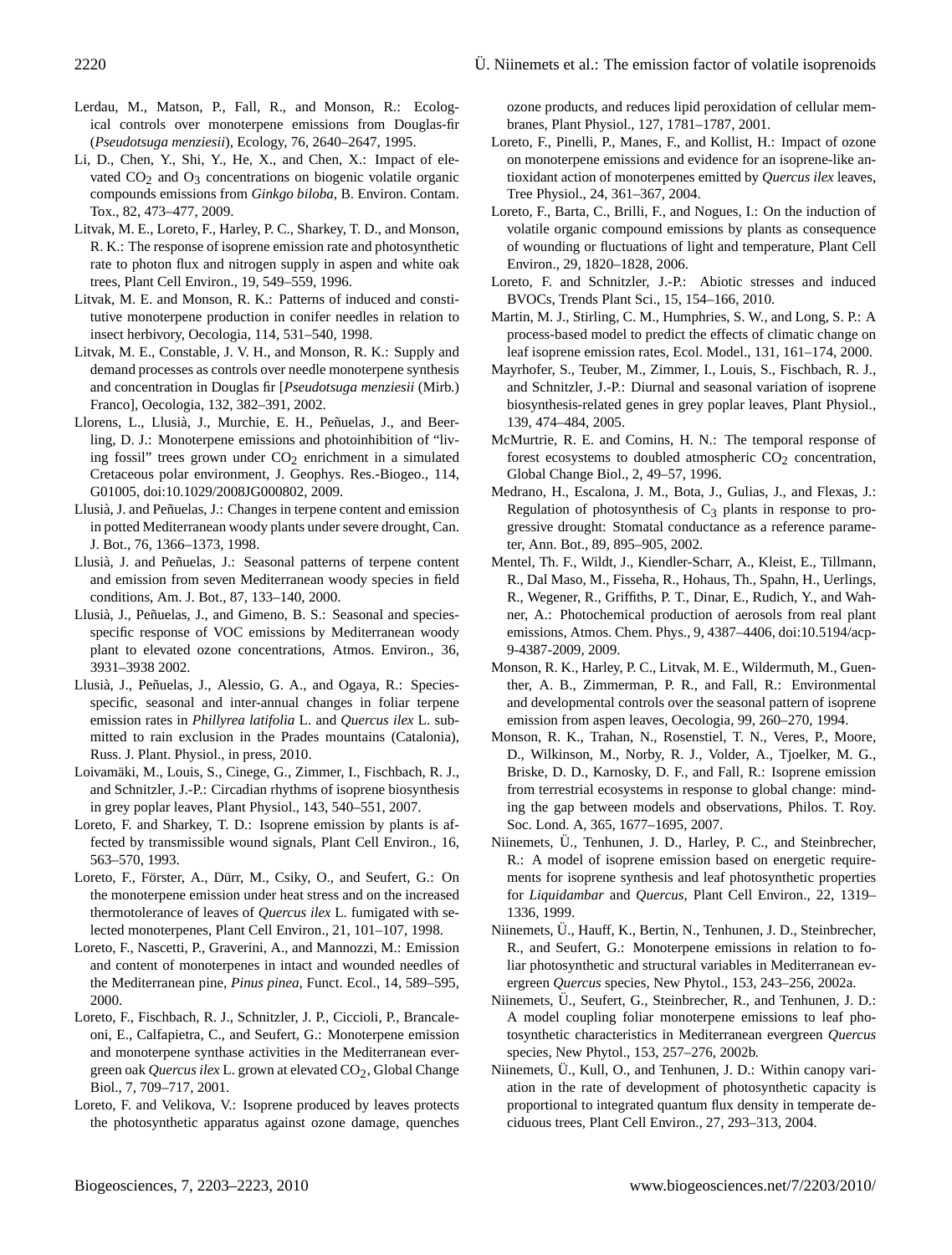- Niinemets, Ü. and Valladares, F.: Photosynthetic acclimation to simultaneous and interacting environmental stresses along natural light gradients: optimality and constraints, Plant Biol., 6, 254– 268, 2004.
- Niinemets, Ü., Cescatti, A., Rodeghiero, M., and Tosens, T.: Complex adjustments of photosynthetic capacity and internal mesophyll conductance to current and previous light availabilities and leaf age in Mediterranean evergreen species *Quercus ilex*, Plant Cell Environ., 29, 1159–1178, 2006.
- Niinemets, U.: Photosynthesis and resource distribution through plant canopies, Plant Cell Environ., 30, 1052–1071, 2007.
- Niinemets, U. and Valladares, F.: Environmental tolerance, in: Encyclopedia of Ecology, edited by: Jørgensen, S. E. and Fath, B. D., Elsevier, Oxford, 1370–1376, 2008.
- Niinemets, Ü. and Anten, N. P. R.: Packing photosynthesis machinery: from leaf to canopy, in: Photosynthesis in silico: understanding complexity from molecules to ecosystems, 29 edition, edited by: Laisk, A., Nedbal, L., and Govindjee, Advances in photosynthesis and respiration, Springer Verlag, Berlin, 363– 399, 2009.
- Niinemets,  $\ddot{\text{U}}$ .: Mild versus severe stress and BVOCs: thresholds, priming and consequences, Trends Plant Sci., 15, 145–153, 2010.
- Niinemets, Ü., García-Plazaola, J. I., and Tosens, T.: Photosynthesis during leaf development and ageing, in: Terrestrial photosynthesis in a changing environment, The molecular, physiological and ecological bases of photosynthesis driving its response to the environmental changes, edited by: Flexas, J., Loreto, F., and Medrano, H., Cambridge University Press, Cambridge, in press, 2010a.
- Niinemets, Ü., Monson, R. K., Arneth, A., Ciccioli, P., Kesselmeier, J., Kuhn, U., Noe, S. M., Peñuelas, J., and Staudt, M.: The leaflevel emission factor of volatile isoprenoids: caveats, model algorithms, response shapes and scaling, Biogeosciences, 7, 1809– 1832, doi:10.5194/bg-7-1809-2010, 2010b.
- Ortega, J. and Helmig, D.: Approaches for quantifying reactive and low-volatility biogenic organic compound emissions by vegetation enclosure techniques – Part A, Chemosphere, 72, 343–364, 2008.
- Ortega, J., Helmig, D., Daly, R. W., Tanner, D. M., Guenther, A. B., and Herrick, J. D.: Approaches for quantifying reactive and low-volatility biogenic organic compound emissions by vegetation enclosure techniques – Part B: applications, Chemosphere, 72, 365–380, 2008.
- Owen, S., Boissard, C., Street, R. A., Duckham, S. C., Csiky, O., and Hewitt, C. N.: Screening of 18 Mediterranean plant species for volatile organic compound emissions, Atmos. Environ., 31, 101–117, 1997.
- Pegoraro, E., Rey, A., Bobich, E. G., Barron-Gafford, G. A., Grieve, K. A., Malhi, Y., and Murthy, R.: Effect of elevated  $CO<sub>2</sub>$  concentration and vapor pressure deficit on isoprene emission from leaves of *Populus deltoides* during drought, Funct. Plant Biol., 31, 1137–1147, 2004a.
- Pegoraro, E., Rey, A., Greenberg, J., Harley, P., Grace, J., Malhi, Y., and Guenther, A.: Effect of drought on isoprene emission rates from leaves of *Quercus virginiana* Mill., Atmos. Environ., 38, 6149–6156, 2004b.
- Pegoraro, E., Rey, A., Barron-Gafford, G., Monson, R., Malh, Y., and Murthy, R.: The interacting effects of elevated atmospheric CO<sub>2</sub> concentration, drought and leaf-to-air vapour

pressure deficit on ecosystem isoprene fluxes, Oecologia, 146, 120–129, 2005.

- Peñuelas, J. and Llusià, J.: Effects of carbon dioxide, water supply, and seasonality on terpene content and emission by *Rosmarinus officinalis*, J. Chem. Ecol., 23, 979–993, 1997.
- Peñuelas, J. and Estiarte, M.: Can elevated  $CO<sub>2</sub>$  affect secondary metabolism and ecosystem functioning?, Tree, 13, 20–24, 1998.
- Peñuelas, J. and Llusià, J.: BVOCs: plant defense against climatic warming?, Trends Plant Sci., 8, 105–109, 2003.
- Peñuelas, J., Filella, I., Stefanescu, C., and Llusià, J.: Caterpillars of *Euphydryas aurinia* (Lepidoptera: Nymphalidae) feeding on *Succisa pratensis* leaves induce large foliar emissions of methanol, New Phytol., 167, 851–857, 2005.
- Peñuelas, J., Filella, I., Seco, R., and Llusià, J.: Increase in isoprene and monoterpene emissions after re-watering of droughted *Quercus ilex* seedlings, Biol. Plant., 53, 351–354, 2009.
- Peñuelas, J. and Staudt, M.: BVOCs and global change, Trends Plant Sci., 15, 133–144, 2010.
- Pétron, G., Harley, P., Greenberg, J., and Guenther, A.: Seasonal temperature variations influence isoprene emission, Geophys. Res. Lett., 28, 1707–1710, 2001.
- Pook, E. W.: Canopy dynamics of *Eucalyptus maculata* Hook, I. Distribution and dynamics of leaf populations, Aust. J. Bot., 32, 387–403, 1984.
- Porcar-Castell, A., Peñuelas, J., Owen, S. M., Llusià, J., Munné-Bosch, S., and Bäck, J.: Leaf carotenoid concentrations and monoterpene emission capacity under acclimation of the light reactions of photosynthesis, Boreal Environ. Res., 14, 794–806, 2009.
- Possell, M., Heath, J., Hewitt, C. N., Ayres, E., and Kerstiens, G.: Interactive effects of elevated  $CO<sub>2</sub>$  and soil fertility on isoprene emissions from *Quercus robur*, Global Change Biol., 10, 1835– 1843, 2004.
- Possell, M., Hewitt, C. N., and Beerling, D. J.: The effects of glacial atmospheric  $CO<sub>2</sub>$  concentrations and climate on isoprene emissions by vascular plants, Global Change Biol., 11, 60–69, 2005.
- Priemé, A., Knudsen, T. B., Glasius, M., and Christensen, S.: Herbivory by the weevil, *Strophosoma melanogrammum*, causes severalfold increase in emission of monoterpenes from young Norway spruce (*Picea abies*), Atmos. Environ., 34, 711–718, 2000.
- Räisänen, T., Ryyppö, A., Julkunen-Tiitto, R., and Kellomäki, S.: Effects of elevated  $CO<sub>2</sub>$  and temperature on secondary compounds in the needles of Scots pine (*Pinus sylvestris* L.), Trees, 22, 121–135, 2008a.
- Räisänen, T., Ryyppö, A., and Kellomäki, S.: Effects of elevated  $CO<sub>2</sub>$  and temperature on monoterpene emission of Scots pine (*Pinus sylvestris* L.), Atmos. Environ., 42, 4160–4171, 2008b.
- Rapparini, F., Baraldi, R., Miglietta, F., and Loreto, F.: Isoprenoid emission in trees of *Quercus pubescens* and *Quercus ilex* with lifetime exposure to naturally high  $CO<sub>2</sub>$  environment, Plant Cell Environ., 27, 381–391, 2004.
- Reynolds, J. F., Kemp, P. R., Acock, B., Chen, J.-L., and Moorhead, D. L.: Progress, limitations, and challenges in modeling the effects of elevated  $CO<sub>2</sub>$  on plants and ecosystems, in: Carbon dioxide and terrestrial ecosystems, edited by: Koch, G. W. and Mooney, H. A., Academic Press, Inc., San Diego, 347–380, 1996.
- Rosenstiel, T. N., Potosnak, M. J., Griffin, K. L., Fall, R., and Monson, R. K.: Increased  $CO<sub>2</sub>$  uncouples growth from isoprene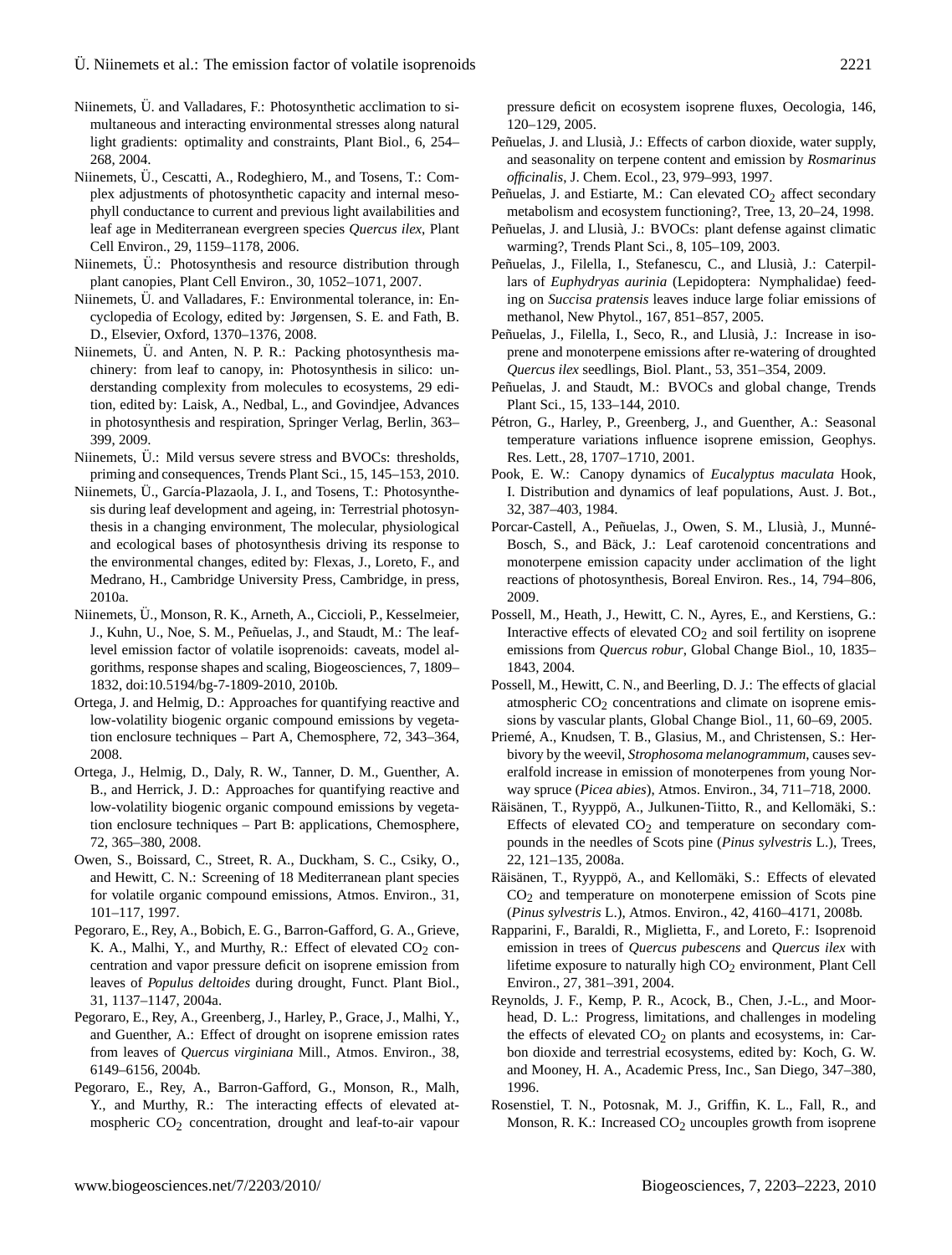emission in an agriforest ecosystem, Nature, 421, 256–259, 2003.

- Rosenthal, S. I. and Camm, E. L.: Effects of air temperature, photoperiod and leaf age on foliar senescence of western larch (*Larix occidentalis* Nutt.) in environmentally controlled chambers, Plant Cell Environ., 19, 1057–1065, 1996.
- Rosenthal, S. I. and Camm, E. L.: Photosynthetic decline and pigment loss during autumn foliar senescence in western larch (*Larix occidentalis*), Tree Physiol., 17, 767–775, 1997.
- Sabillón, D. and Cremades, L. V.: Diurnal and seasonal variation of monoterpene emission rates for typical Mediterranean species (*Pinus pinea* and *Quercus ilex*) from field measurements – relationship with temperature and PAR, Atmos. Environ., 35, 4419– 4431, 2001.
- Schade, G. W. and Goldstein, A. H.: Increase of monoterpene emissions from a pine plantation as a result of mechanical disturbances, Geophys. Res. Lett., 30, 1380, doi:10.1029/2002GL016138, 2003.
- Schnitzler, J. P., Lehning, A., and Steinbrecher, R.: Seasonal pattern of isoprene synthase activity in *Quercus robur* leaves and its significance for modeling isoprene emission rates, Bot. Acta, 110, 240–243, 1997.
- Scholefield, P. A., Doick, K. J., Herbert, B., Hewitt, C. N., Schnitzler, J. P., Pinelli, P., and Loreto, F.: Impact of rising  $CO<sub>2</sub>$  on VOC emissions: isoprene emission from *Phragmites australis* growing at elevated  $CO<sub>2</sub>$  in a natural carbon dioxide spring, Plant Cell Environ., 27, 393–401, 2004.
- Sharkey, T. D. and Seemann, J. R.: Mild water stress effects on carbon-reduction-cycle intermediates, ribulose bisphosphate carboxylase activity, and spatial homogeneity of photosynthesis in intact leaves, Plant Physiol., 89, 1060–1065, 1989.
- Sharkey, T. D., Loreto, F., and Delwiche, C. F.: High carbon dioxide and sun/shade effects on isoprene emission from oak and aspen tree leaves, Plant Cell Environ., 14, 333–338, 1991.
- Sharkey, T. D. and Loreto, F.: Water stress, temperature, and light effects on the capacity for isoprene emission and photosynthesis of kudzu leaves, Oecologia, 95, 328–333, 1993.
- Sharkey, T. D., Singsaas, E. L., Vanderveer, P. J., and Geron, C.: Field measurements of isoprene emission from trees in response to temperature and light, Tree Physiol., 16, 649–654, 1996.
- Sharkey, T. D., Singsaas, E. L., Lerdau, M. T., and Geron, C. D.: Weather effects on isoprene emission capacity and applications in emissions algorithms, Ecol. Appl., 9, 1132–1137, 1999.
- Sharkey, T. D.: Effects of moderate heat stress on photosynthesis: importance of thylakoid reactions, rubisco deactivation, reactive oxygen species, and thermotolerance provided by isoprene, Plant Cell Environ., 28, 269–277, 2005.
- Shesták, Z., Tichá, I., Chatsky, J., Solárová, J., Pospíshilová, J., and Hodánová, D.: Integration of photosynthetic characteristics during leaf development, in: Photosynthesis during leaf development, edited by: Shesták, Z., Tasks for vegetation science, 11, Dr. W. Junk Publishers, Dordrecht - Boston - Lancaster, 263– 286, 1985.
- Simon, E., Kuhn, U., Rottenberger, S., Meixner, F. X., and Kesselmeier, J.: Coupling isoprene and monoterpene emissions from Amazonian tree species with physiological and environmental parameters using a neural network approach, Plant Cell Environ., 28, 287–301, 2005.
- Simpson, D., Guenther, A., Hewitt, C. N., and Steinbrecher, R.: Biogenic emissions in Europe. 1. Estimates and uncertainties, J. Geophys. Res., 100, 22875–22890, 1995.
- Simpson, D., Winiwarter, W., Börjesson, G., Cinderby, S., Ferreiro, A., Guenther, A., Hewitt, C. N., Janson, R., Khalil, M. A. K., Owen, S., Pierce, T. E., Puxbaum, H., Shearer, M., Skiba, U., Steinbrecher, R., Tarrasón, L., and Öquist, M. G.: Inventorying emissions from nature in Europe, J. Geophys. Res.-Atmos., 104, 8113–8152, 1999.
- Singsaas, E. L., Laporte, M. M., Shi, J.-Z., Monson, R. K., Bowling, D. R., Johnson, K., Lerdau, M., Jasentuliytana, A., and Sharkey, T. D.: Kinetics of leaf temperature fluctuation affect isoprene emission from red oak (*Quercus rubra*) leaves, Tree Physiol., 19, 917–924, 1999.
- Singsaas, E. L. and Sharkey, T. D.: The effects of high temperature on isoprene synthesis in oak leaves, Plant Cell Environ., 23, 751– 757, 2000.
- Snow, M. D., Bard, R. R., Olszyk, D. M., Minster, L. M., Hager, A. N., and Tingey, D. T.: Monoterpene levels in needles of Douglas fir exposed to elevated  $CO<sub>2</sub>$  and temperature, Physiol. Plant., 117, 352–358, 2003.
- Spracklen, D. V., Bonn, B., and Carslaw, K. S.: Boreal forests, aerosols and the impacts on clouds and climate, Philos. T. Roy. Soc. Lond. A, 366, 4613–4626, 2008.
- Staudt, M. and Bertin, N.: Light and temperature dependence of the emission of cyclic and acyclic monoterpenes from holm oak (*Quercus ilex* L.) leaves, Plant Cell Environ., 21, 385–395, 1998.
- Staudt, M., Bertin, N., Frenzel, B., and Seufert, G.: Seasonal variation in amount and composition of monoterpenes emitted by young *Pinus pinea* trees – implications for emission modeling, J. Atmos. Chem., 35, 77–99, 2000.
- Staudt, M., Joffre, R., Rambal, S., and Kesselmeier, J.: Effect of elevated CO2 on monoterpene emission of young *Quercus ilex* trees and its relation to structural and ecophysiological parameters, Tree Physiol., 21, 437–445, 2001.
- Staudt, M., Rambal, S., Joffre, R., and Kesselmeier, J.: Impact of drought on seasonal monoterpene emissions from *Quercus ilex* in southern France, J. Geophys. Res., D107, 4602, doi:10.1029/2001JD002043, 2002.
- Staudt, M., Joffre, R., and Rambal, S.: How growth conditions affect the capacity of *Quercus ilex* leaves to emit monoterpenes, New Phytol., 158, 61–73, 2003.
- Staudt, M., Mir, C., Joffre, R., Rambal, S., Bonin, A., Landais, D., and Lumaret, R.: Isoprenoid emissions of *Quercus* spp. (*Q. suber* and *Q. ilex*) in mixed stands contrasting in interspecific genetic introgression, New Phytol., 163, 573–584, 2004.
- Staudt, M. and Lhoutellier, L.: Volatile organic compound emission from holm oak infested by gypsy moth larvae: evidence for distinct responses in damaged and undamaged leaves, Tree Physiol., 27, 1433–1440, 2007.
- Staudt, M., Ennajah, A., Mouillot, F., and Joffre, R.: Do volatile organic compound emissions of Tunisian cork oak populations originating from contrasting climatic conditions differ in their responses to summer drought?, Can. J. Forest Res., 38, 2965– 2975, 2008.
- Steinbrecher, R., Smiatek, G., Köble, R., Seufert, G., Theloke, J., Hauff, K., Ciccioli, P., Vautard, R., and Curci, G.: Intra- and inter-annual variability of VOC emissions from natural and seminatural vegetation in Europe and neighbouring countries, Atmos.